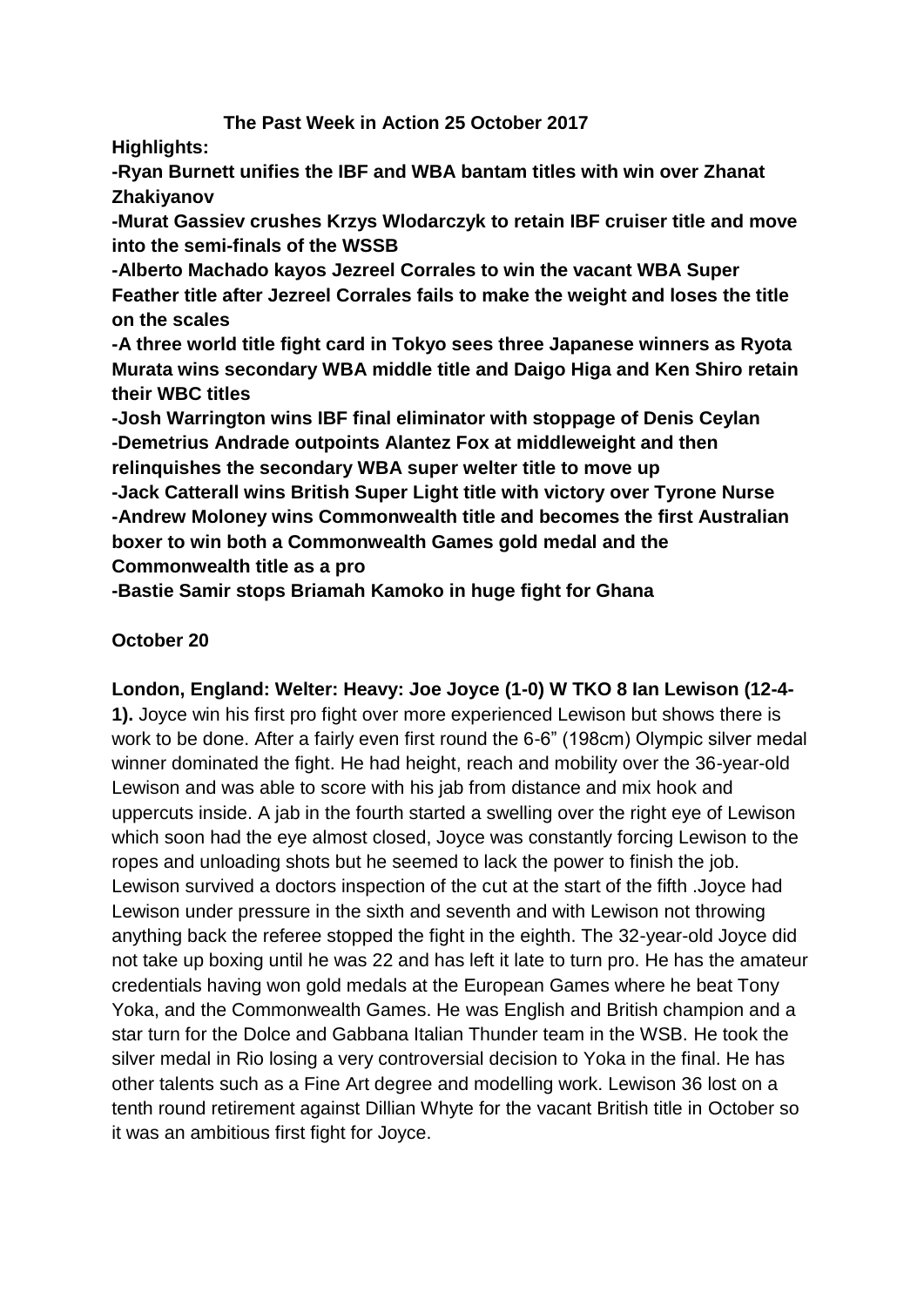## **Quilmes, Argentina: Super Light: Jeremias Ponce (13-0) W TKO 1Brian Chaves**

**(11-1).** Ponce crushes former top amateur Chaves in battle of unbeaten prospects. Southpaw Chaves tried a couple of straight lefts early. After a few more jabs were exchanged Ponce started throwing right crosses. The pro-Chaves crowd were still cheering a straight left from their man when Ponce nailed him with a right to the head. Chaves went back a couple of steps and then went down heavily on his rump against the ropes. He struggled to rise and although he made it to his feet he was staggering badly and in no condition to continue and the referee waived the fight over. Ponce, 21, the Argentinian No 6 super light, makes it 8 wins by KO/TKO. Chaves, 25, represented Argentina at both the World Youth and Pan American Youth championships and was considered a real hope for the future.

# **Saint-Nazaire, France: Super Middle: David Papot (20-0) W PTS 10 Barthelemy Lefebvre (16-9-1). Light Heavy: Pierre Hubert Diobombe (14-0-1) W PTS 10 Gabriel Lecrosnier (19-44-4).**

#### **Papot vs. Lefebvre**

Papot makes it 20 wins and collects the vacant French title as he easily outpoints Lefebvre. The fight was untidy early as Lefebvre tried to hustle southpaw Papot out of his stride. Papot had his right jab working and that plus superior skill and hand speed saw him in charge. Lefebvre kept rolling forward but was walking forward in a straight line and his attacks were too predictable. Papot was keeping him out most times with his jab but when Lefebvre did get inside it was the uppercuts and hooks from Papot that were piling up the points. Under instructions from his corner Lefebvre tried to stage a storming finish but Papot stayed cool and countered his way to victory. Scores 98-92 twice and 99-91 all for 26-year-old local fighter Papot. The former French amateur champion is No 13 with the WBA but a more realistic rating sees him No 22 with the EBU/European Union and with two Frenchmen Joffrey Jacob and Maxime Beaussire fighting for the EU title on 10 November he is hoping to get a shot at the winner. Lefebvre, 29, the French No 2 was 8-1 in his last 9 fights.

#### **Diobombe v. Lecrosnier**

Diobombe wins the vacant French title with comfortable victory over Lecrosnier. It was Lecrosnier who tried to force the action to get inside the longer reach of Diobombe. He did not have much success as Diobombe used his jab to pick up points and showed good defensive moves to frustrate the attacks of Lecrosnier. Diobombe stayed in centre ring and refused to get involved in too much close work. Lecrosnier tried to force the fight over the closing rounds but all he did was to expose himself to accurate counters from Diobombe who ran out a clear winner. Scores 99- 91 twice and 98-92 all for Diobombe a bronze medallist at the French championships in 2014 as Diobombe-Ekambi. The 25-year-old from Nantes was moving up to ten rounds for the first time. Now nine losses in a row for French No 7 Lecrosnier.

# **Mexico City, Mexico: Super Feather: Luis Montano (13-6) W PTS 10 Carlos Ruiz**

**(15-4-1).** Montano comes from behind to get majority decision over Ruiz. In a fight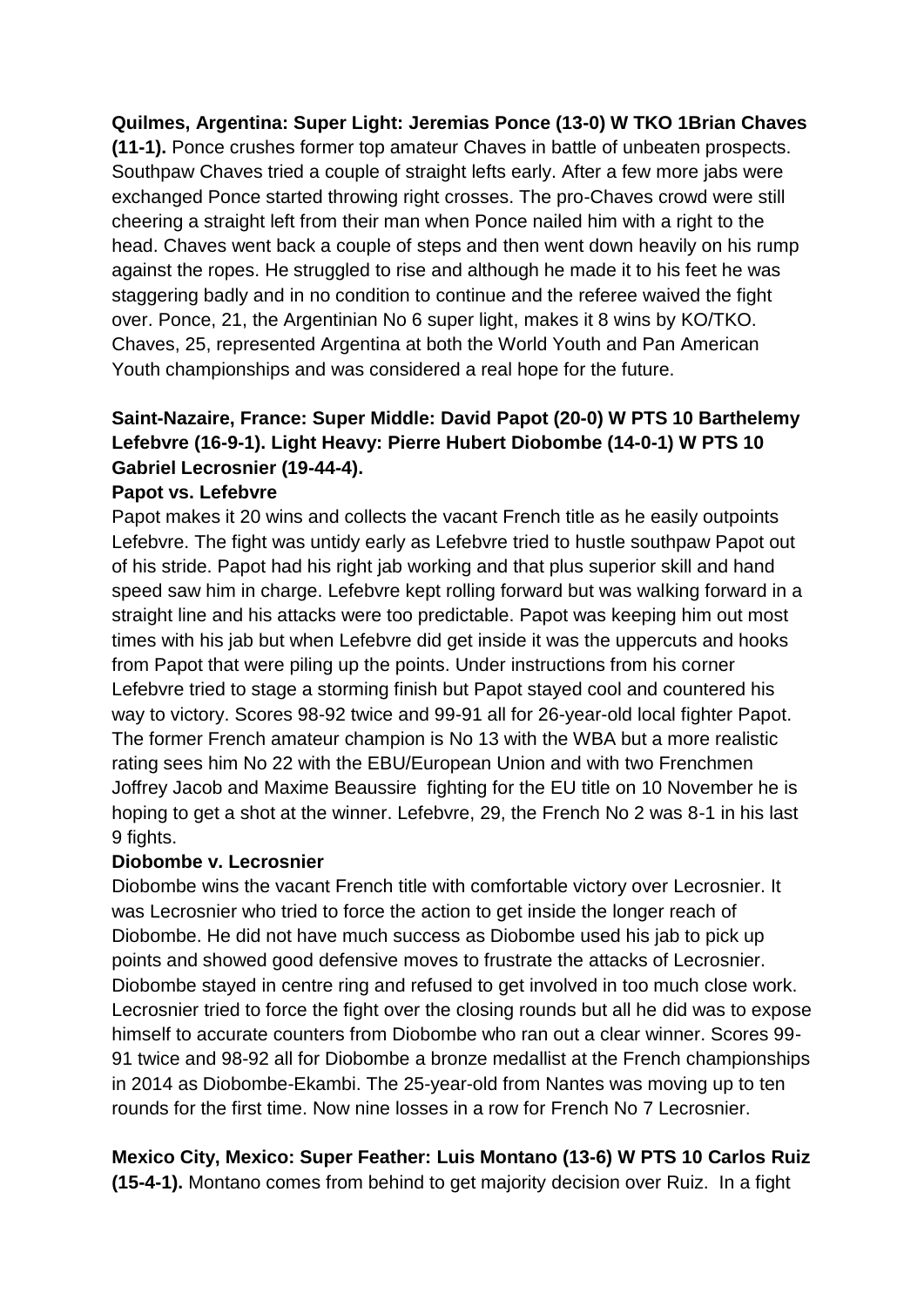with two distinct halves Ruiz had the better of the first four rounds. He let Montano come to him and scored with sharp, accurate counters opening cuts on both cheeks of Montano. Montano came on strong in taking four of the next five rounds to leave the result in the balance but Montano took charge in the last round and that was enough to get the verdict. Scores 96-93 and 96-94 for Montano and 95-95."The Wolf" Montano wins the vacant WBO Latino trinket and gets revenge for a split decision loss to Ruiz in 2014. He has now won 6 of his last 7 fight. Ruiz seems to be headed in the other direction as after winning his first 13 fights he is 2-4-1 in his last 7 fights

# **Bacolod City, Philippines: Light Fly: Merlito Sabillo (27-4-1) W PTS 12 Crison Omayao (22-15-4). Fly: Jayr Raquinel (8-0-1 W PTS 12 Richard Rosales (12-5-2). Sabillo vs. Omayao**

Sabillo keeps his title hopes alive as he retains his Asian Boxing Federation crown with unanimous decision over fellow-Filipino Omavao. The former WBO minimum champion put on a patchy show. He started well outpunching Omayao over the first eight rounds but then faded before finding his form again to sweep the last two rounds. Scores118-108, 117-108 and an out of line 114-112 all for Sabillo. Since losing his WBO title to Francisco Rodriguez in 2014 the 33-year-old southpaw has has struggled and is 4-3 in his last 7 fights against very ordinary opposition. Former Philippines Minimum champion Omayao is now 4-6-1 in his last 11 fights and is down at No 11 in the national ratings.

## **Raquinel vs. Rosales**

Young southpaw Raquinel wins the vacant interim OPBF title with unanimous decision over Rosales. The 20-year-old prospect was having his first twelve round fight. Rosales was knocked out in six round by Thai Kwanpichit in September. Some strange ratings sees Raquinel No 15 super fly in the latest published Philippines ratings but No 6 flyweight by the OPBF and Rosales No 13 flyweight in the Philippines ratings but No 7 with the OPBF.

# **Singapore, Singapore: Super Feather: Muhamad Ridhwan (9-0) W PTS 12 Nataneal Sebastian (9-1). Super Welter: Tommy Browne (35-6-2) W PTS 12 Sirimongkol (92-4).**

## **Ridhwan vs. Sebastian**

Local hero Ridhwan wins the vacant IBO International title with razor thin unanimous verdict over Namibian Sebastian. This was a fast-paced fight all the way. Ridhwan rocked Sebastian with a right in the first but was forced to spend time in the third and fourth fighting with his back to the ropes under attacks from Sebastian. Both were happy to stand and trade with Ridhwan always dangerous with his right but Sebastian fired back all the way before tiring late. There was never much between them and the decision could have gone either way but Ridhwan had home advantage and that was the differentiator. In Namibia it would have gone to Sebastian but you get no favours when you travel. Scores 115-113 twice and 115- 114 for Ridhwan. The 26-year-old "The Chosen Wan" a three-time bronze medal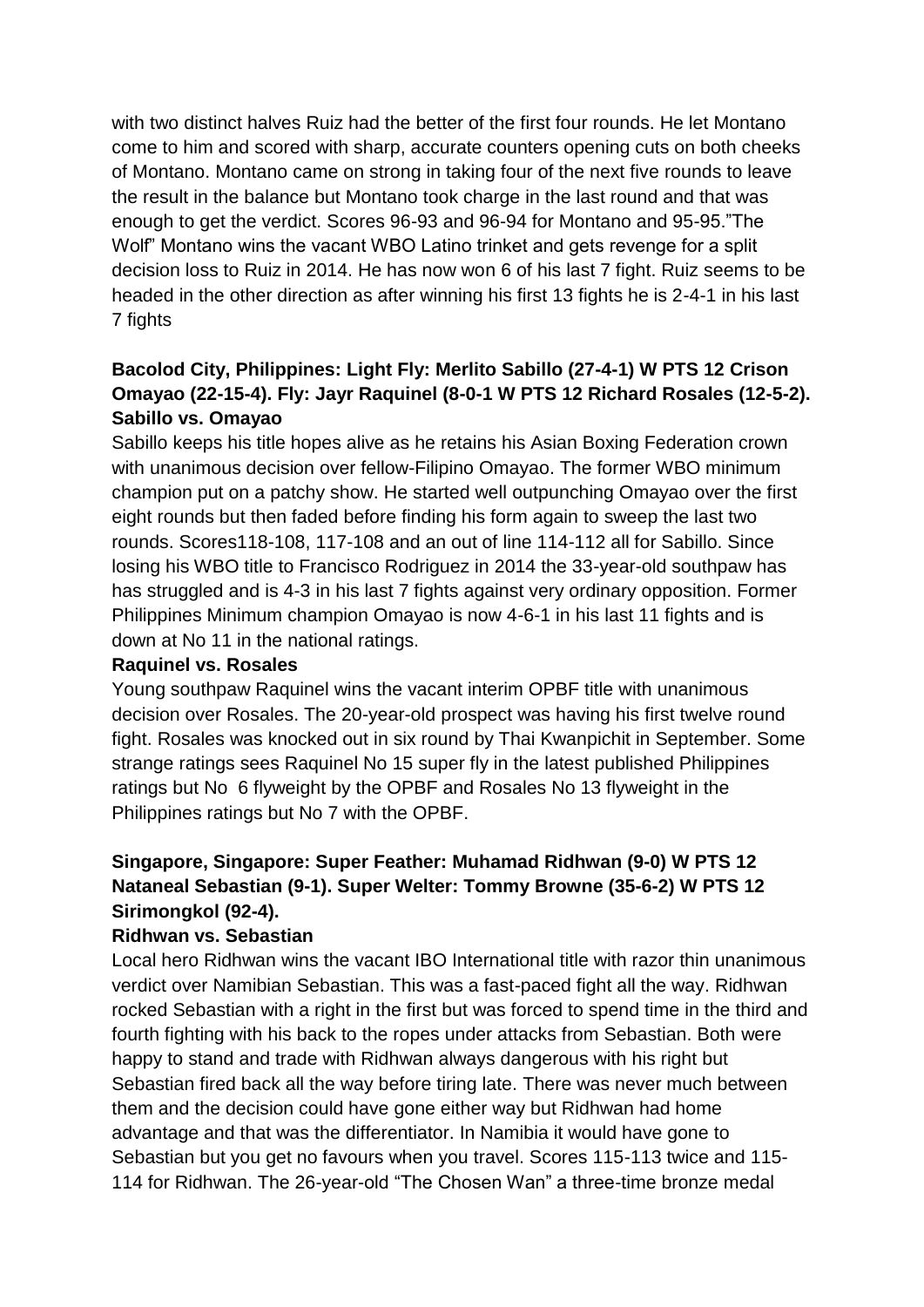winner at the South East Asia Games adds the IBO International title to the UBO world title he already holds but he rode his luck here. Sebastian came in as a late replacement for injured South African Koos Sibiya and had previously only fought over four and six rounds so did well .

## **Browne vs. Sirimongkol**

Australian Browne continues his revival and gets his second title victory in two fights in Singapore. He took the unanimous decision to give the Thai oldie his second loss in his last three fights. Scores 99-91, 97-92 and 96-94 all for Browne. The 34-yearold Australian lost in world title fights to In-Jin Chi for the WBC feather title and Chris John for the WBA title. He retired in 2008 after a couple of domestic losses but returned to the ring five years later and is now 9-0-1 in ten fights. He won the vacant UBO title in May. Sirimongkol, 40, a former WBC super feather champ[ion lost his title in 2003 but then won 48 fights in a row before losing to Uzbek novice Azizbek Abdugofurov in February for the vacant IBO Asia Pacific title. I guess he might want to hang around to see if he can get to 100 wins.

## **October 21**

**Belfast, Northern Ireland: Bantam: Ryan Burnett (18-0) W PTS 12 Zhanat Zhakiyanov (27-2). Light: Paul Hyland Jr (17-0) W PTS 12 Stephen Ormond (24- 5). Super Light: Tyrone McKenna (15-0-1) W PTS 10 Renald Garrido (19-17-2). Super Feather: James Tennyson (20-2) W KO 3 Darren Traynor (14-2). Welter: Josh Kelly (4-0) W TKO 2 Jose Luis Zuniga (13-3-1). Super Welter: Anthony Fowler (4-0) W PTS 6 Laszlo Fazekas (31-28-1,1ND).**

## **Burnett vs. Zhakiyanov**

Burnett unifies the WBA and IBF titles with win over Zhakiyanov.

# **Round 1**

The first round was dire. Zhakiyanov as usual came forward strongly looking to get inside and nullify the physical advantages of Burnett. Burnett was determined not to let Zhakiyanov work inside and every time Zhakiyanov came inside Burnett grabbed him and stopped him working. The referee warned the fighters against holding in the first 30 seconds of the round but Burnett continued to hold and the referee warned them again later in the round. There was not much clear scoring but Zhakiyanov just edged it.

## Score 10-9 Zhakiyanov

## **Round 2**

There was more fighting in the second but also more clinching. Zhakiyanov managed to work inside but. Burnett was scoring on the WBA champion on the way in and just did enough to take a close round.

## Score 10-9 Burnett 19-19

# **Round 3**

The early part of this round saw the fighters standing close and brawling both trying to score to the body. Burnett did better inside and again was able to score when he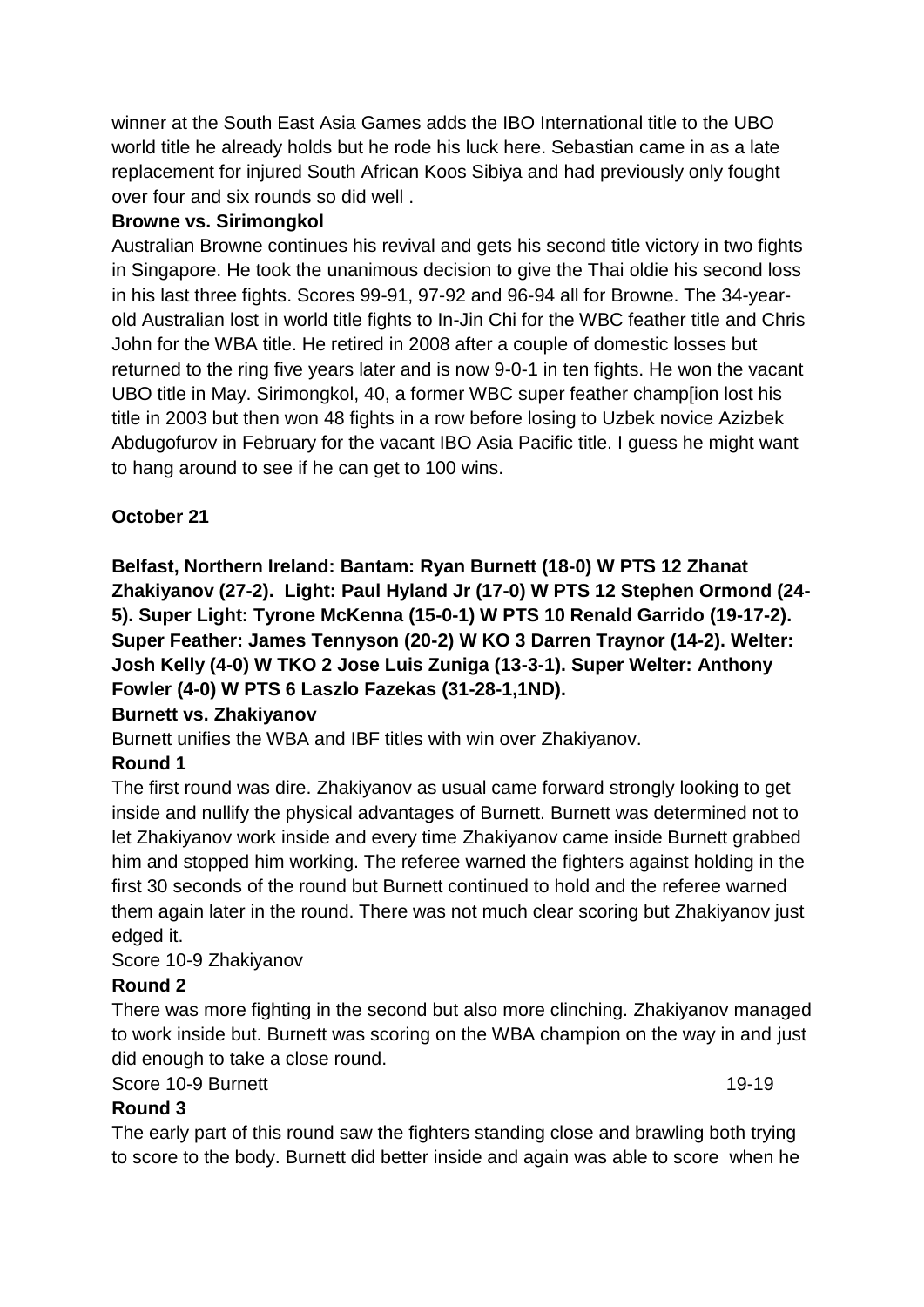could find room. Zhakiyanov was able to land some hooks inside but Burnett again took the round

# Score 10-9 Burnett 29-28

## **Round 4**

It was more of the same in this round. Most of the fight was fought on the inside where Burnett used his physical advantages to force Zhakiyanov onto the back foot and he was landing more when in there. The local fighter was boxing with both hands down when he found some space and scoring with jabs and straight rights. Zhakiyanov landed some hooks but not enough of them.

Score 10-09 Burnett 39-37

## **Official scores: 40-36, 40-36 and 39-37 all for Burnett Round 5**

It was almost all close-quarters stuff in this one. Zhakiyanov was inside where he needed to be but Burnett was outworking him there and at one stage when Zhakiyanov stepped out of the inside Burnett beckoned him to come back. When there was some space Burnett was using quicker hands and a longer reach to score. With all of the inside work heads were clashing and Burnett was cut above his right eye.

Score 10-9 Burnett 49-36

# **Round 6**

Zhakiyanov took this one. Whilst they were working in close Burnett stepped away from the action indicating that their entangled arms had resulted in Burnett suffering some sort of injury to the left side of his neck. Spurred on by that Zhakiyanov stepped up his pace and had Burnett on the defensive. The Kazak fighter was finding space to score with hooks. Burnett was given a severe warning for use the head and Zhakiyanov kept pressing to take the round.

Score 10-9 Zhakiyanov 58-56

# **Round 7**

It was a tough, gruelling fight now with lots of mauling as each fighter tried to get the upper hand inside. Burnett was again outworking Zhakiyanov and again doing the scoring with his quick jab and straight rights when he stepped out of the close work. Score 10-9 Burnett 68-65

# **Round 8**

There was less holding and more working inside in this one. Zhakiyanov continued to land hooks inside but with that little bit more space it allowed Burnett to get home with uppercuts and hooks of his own to take the round. Score 10-9 Burnett 78-74

**Official scores: 79-73, 79-73 and 77-75 all for Burnett**

# **Round 9**

Burnett took this one. He worked well on the outside with both hands at thigh level using upper body movement to dodge Zhakiyanov's punches and allowing him to spear Zhakiyanov with jabs and score with hooks and a couple of sharp uppercuts. Zhakiyanov continued to get inside and land some hooks but not enough. Score 10-9 Burnett 88-83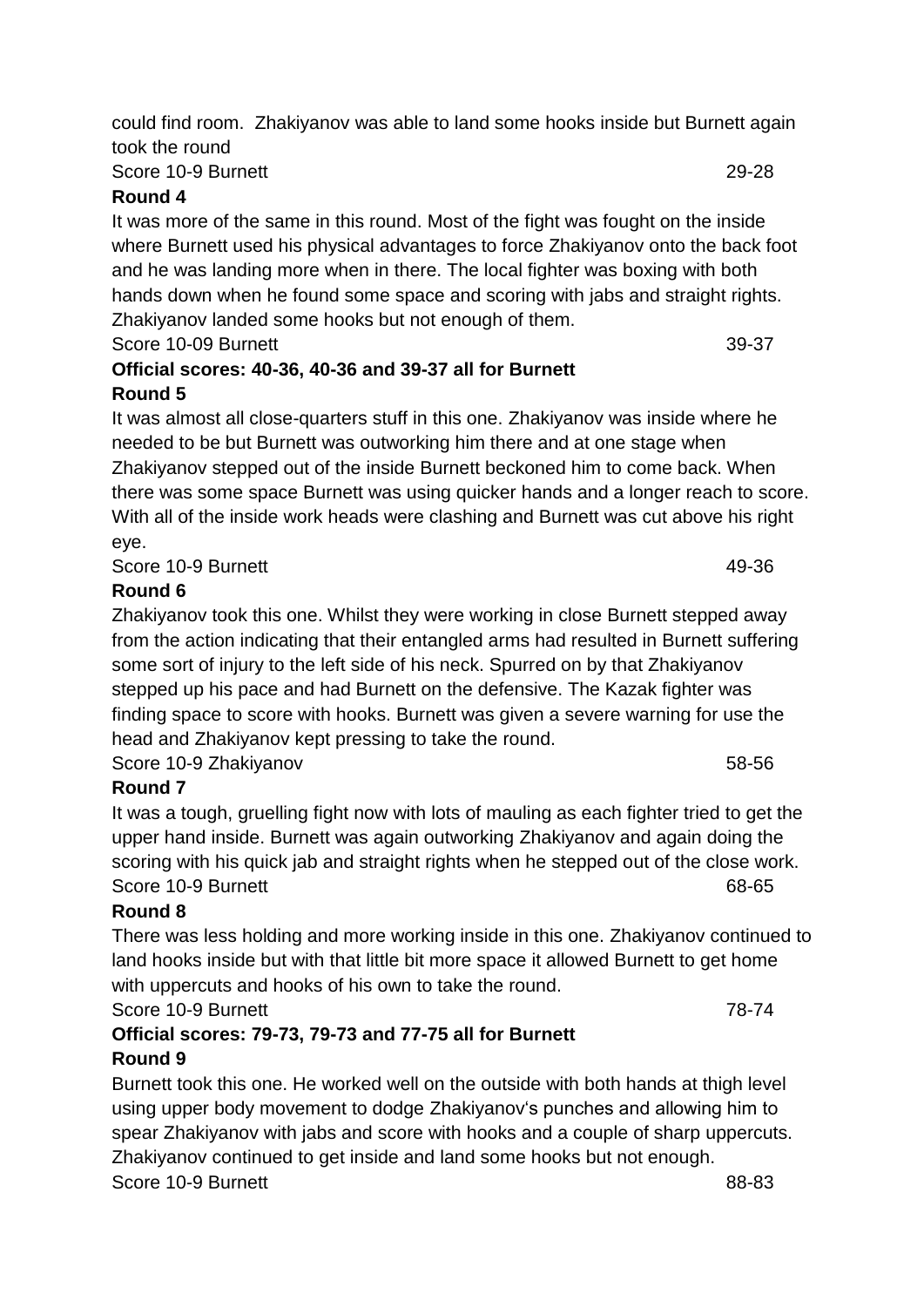## **Round 10**

Again Burnett used a mixture of sharp boxing on the outside and outworking Zhakiyanov on the inside to take this one. The little Kazak never stopped ploughing forward firing short hooks but Burnett was tying him up inside and smothering much of Zhakiyanov's work

Score 10-9 Burnett 98-92

## **Round 11**

The referee warned both boxer at the start of the round to be careful with their heads as they had been banging together regularly. Over the first two minutes of the round Burnett again alternated between boxing on the back foot and finding a home for his jab and rights and then he outmuscled Zhakiyanov on the inside. Over the last minute Zhakiyanov came on strong forcing Burnett to the ropes and getting through with left and right hooks but the early work from Burnett gave him the round. Score 10-9 Burnett 108-101

## **Round 12**

Zhakiyanov just took this one. Both fighters were tired but Zhakiyanov worked hard pumping out hooks with Burnett just being outworked to the bell. Score 10-9 Zhakiyanov **117-111** 

# **Official scores: 119-109, 118-110 and 116-112 all for Burnett**

This was never a pretty fight but then Zhakiyanov doesn't do pretty fights. He is a tireless aggressive fighter who gets inside and works away wearing down his opponent on pressure and work rate. Burnett had the right tactics here. He was able to score with leads and counters at distance and smother and outwork Zhakiyanov on the inside. Now the 25-year-old from Belfast is in position to try to collect all four versions of the bantam title. He does not have a mandatory challenger as the first two positions in the IBF ratings are vacant. However WBO champion Zolani Tete may have to face his mandatory challenger Omar Narvaez first and there is a question over WBC champion Luis Nery after his positive test. Jamie McDonnell the holder of the secondary WBA title would be good choice but McDonnell has been ordered to give Liborio Solis a return so the picture is unlikely to become clear until early 2018. Zhakiyanov, 33, gave it everything here but never managed to dominate the inside work as he needed to do. He waited a long time for his title winning effort against Rau'shee Warren so it was a pity he was not able to enjoy the title for long. He deserves praise for tackling Burnett on his home turf and hopefully he will find a route back to another title shot.

## **Hyland vs. Ormond**

Hyland gets very controversial split decision over Ormond to retain his IBF East/West Europe title. Ormond was looking to take charge of the action early. Hyland boxed well only for Ormond to come storming forward digging hooks to the body and giving Hyland a torrid time. Hyland stood and punched with Ormond in the second as they traded hooks. Hyland outboxed Ormond early in the third and then near the end of the round he floored Ormond with a right. Ormond was badly shaken but beat the count and made it to the bell. Ormond recommenced his forward march in the fourth and over the next few rounds was again working to the body and setting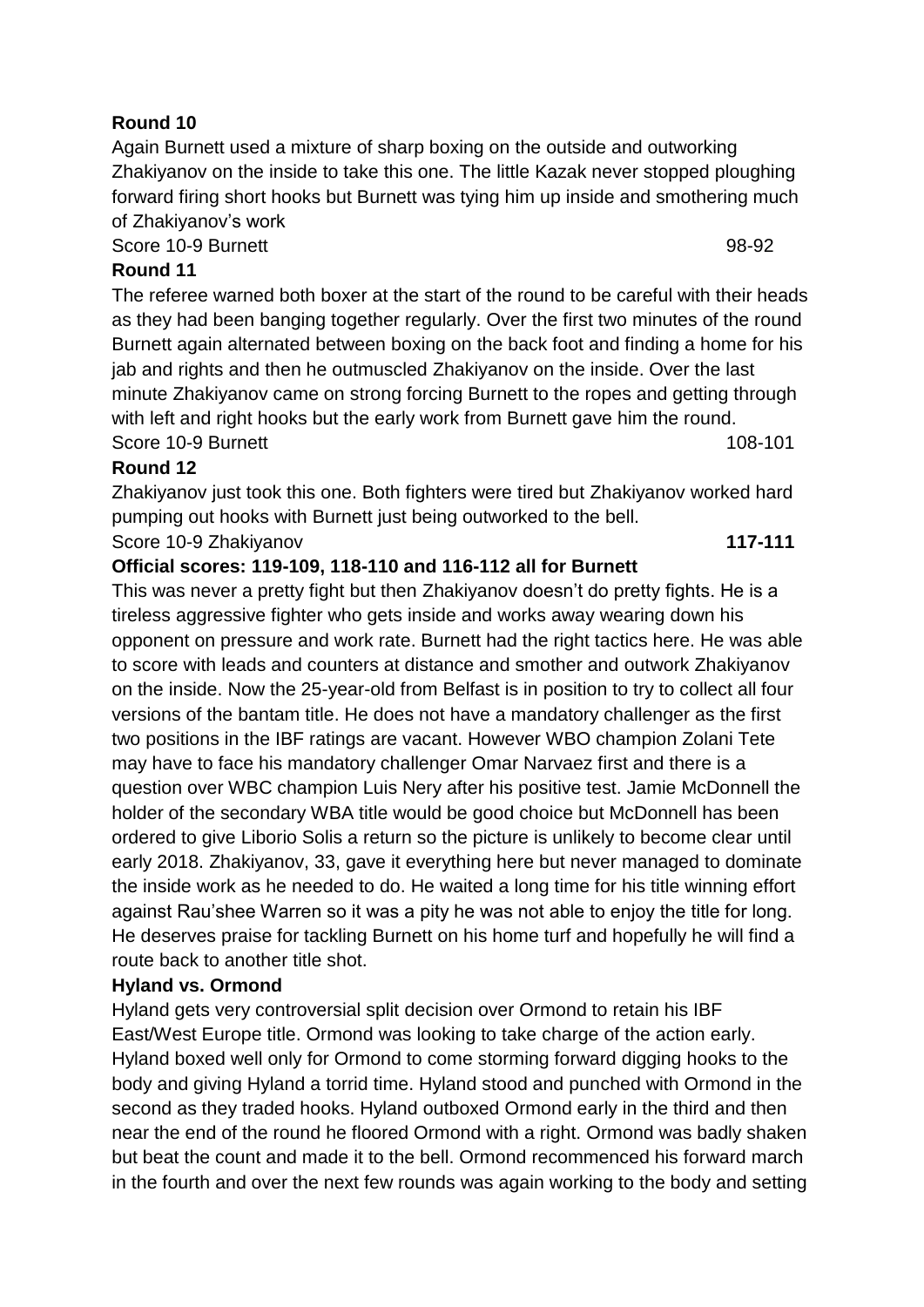a frantic pace, Hyland tried to stick to his boxing and was still catching Ormond with counters but could not stop the forward march of the Dubliner. Ormond was warned for a butt in the seventh but had a good eighth. It emerged later that a clash in the eighth which saw Ormond's head collide with the face of Hyland resulted in a broken jaw for Hyland. Despite that Hyland matched Ormond in the ninth and started the tenth well but Ormond staged a strong finish to take the round with a clash of heads at the end of the having Hyland grimacing in pain. Ormond looked the stronger over the last two rounds but Hyland fought hard all the way and Ormond lost his mouthguard twice as both fighters put everything into the finish. Scores 117-110 and 114-113 for Hyland and 115-112 for Ormond. The stronger finish seemed to have given Ormond the edge but the officials saw it differently. A return would be a big draw but Hyland will need time for his jaw to heal. The 27-yeart-old from Belfast was making the first defence of his IBF title and was going past eight rounds for the first time."The Rock" Ormond, 34, gets his second loss in a row have been floored twice and outpointed by Craig Evans for the WBO European title in June. He deserves another shot at Hyland.

#### **McKenna vs. Garrido**

Garrido is a much better fighter than his record indicates and McKenna only just got past the Frenchman on a very close decision. Southpaw McKenna with edges in height and reach was landing some good body shots in the first but Garrido was ignoring them and piling in going after the body. It was a similar situation in the second with McKenna scoring on the outside but Garrido scoring with thumping shots inside. The third was close but better boxing gave McKenna the fourth and fifth although he face was showing a few facial bumps. The pace dropped in the sixth which was a close round. McKenna was being forced to fight on the inside due to the relentless pressure from Garrido but he was matching the Frenchman and had a lead. In the ninth McKenna lost his mouthguard-for the fourth time in the fight-and was docked a point with Garrido ending the round with some hard head shots. Garrido seemed to have unlimited stamina and he finished the tenth strongly to make the fight very close. Referee's score 96-94 for McKenna. The draw on the record of the 27-year-old McKenna was a technical one and he has won six in a row now. "Le Lion" Garrido, 34, a former French champion is always capable of giving an opponent a tough fight but too often his jobs have been as a late substitute and in the other guys backyard and in July he held unbeaten Faith Keles to a draw for the vacant WBO European title.

#### **Tennyson vs. Traynor**

Tennyson's power wins in the end but these two put on three exciting rounds of quality action. Traynor boxed tidily at the start of the first but already Tennyson the bigger man was looking threatening with long rights to the head. Traynor continued to jab well and they both fired some sharp combinations later in the round. Early in the second a straight right from Tennyson put Traynor down. He was up immediately and did not look badly hurt but Tennyson was trying to finish the fight and firing hard punches with both hands. He drove Traynor back with a series of hooks but had dropped his guard and a left hook from Traynor wobbled him badly and now it was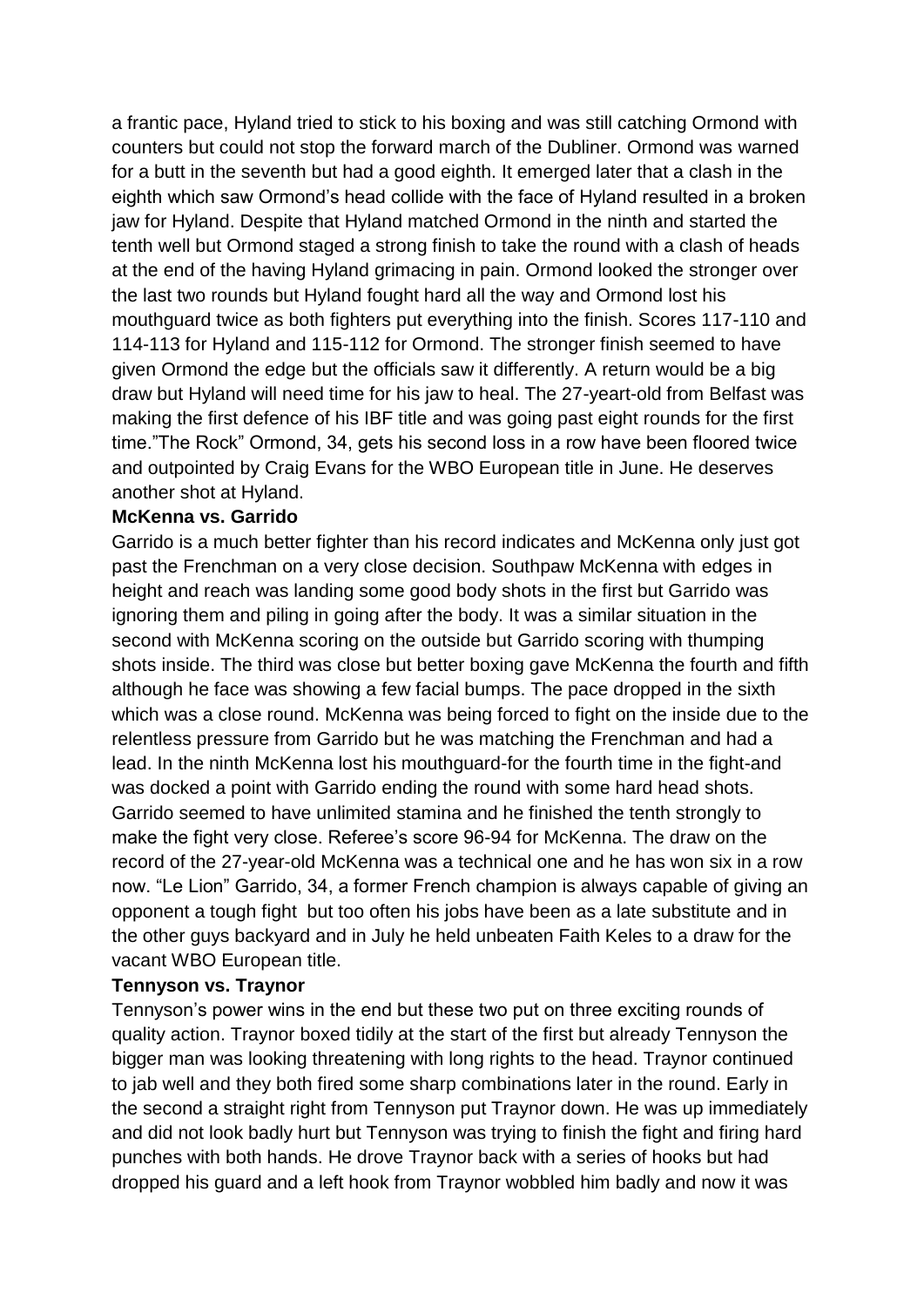Traynor looking for the finish. Tennyson was clinging on desperately and Traynor threw him off and on the floor. Traynor was on top for a spell with Tennyson just covering up but then Tennyson began to land some rib bending left hooks and swung the fight back his way after a real humdinger of a round. A left to the body had Traynor backing off in pain early in the third but he fired back and they again traded some fierce punches until a left to the body and a right to the head floored Traynor heavily and he just failed to beat the count. Tennyson, the 24-year-old Belfast "Assassin" move to 16 victories by KO/TKO and he has won 11 of his last 12 fights with the loss coming in a challenge for the British feather title against Ryan Walsh. He retains his WBA International title. Traynor, from my old stamping grounds of Aberdeen, also lost inside the distance to Walsh for the British title but had won his last three fights.

## **Kelly vs. Zuniga**

Sunderland "Pretty Boy" way above Zuniga's pay grade and terrorises the Mexican for two rounds. Kelly made a quick start. Holding his hands low in the first 30 seconds he landed a right uppercut that sent Zuniga staggering back to the ropes. Kelly unloaded with both hands but Zuniga fought his way off the ropes. Kelly kept up the assault staggering Zuniga with a left and then knocking his mouthguard out and he sent Zuniga stumbling into the ropes as the bell went. Kelly continued to stalk Zuniga in the second hurting the Mexican with every punch he landed and after a couple more hard shots landed the referee just stopped the fight. Kelly, 23, is a prodigious talent with a style all of his own. He rarely lifts his hands above waist level using upper body movement and quick reflexes and he has real power but the jury has to be out until he faces much better opposition. Zuniga is the Mexican champion and had not previously lost by KO/TKO.

## **Fowler vs. Fazekas**

Olympian Fowler is much too good for import Fazekas. The Liverpool fighter was able to use a considerable edge in reach to score on the outside and dug in hurtful body shots in close. The downside for Fowler was a clash of heads in the first round that had blood dripping from a cut high on the left side of his forehead, Despite that he controlled the bout. He had Fazekas hurt with left hooks to the body in every round but the Hungarian "bulldog" is an experienced survivor and he used his whole bag of tricks to be there at the bell. Referee's score 60-54 for Fowler. The 26-yearold Fowler competed for Britain in Rio and won a gold medal at the Commonwealth Games and a bronze medal at the World Championships. He also competed in the WSB. He is a cousin of former Liverpool star striker Robbie Fowler. Fazekas has only lost three times by KO/TKO.

**Verona, NY, USA: Super Feather: Alberto Machado (19-0) KO 8 Jezreel Corrales (22-2,2ND) W. Middle: Demetrius Andrade (25-0) W PTS 12 Alantez Fox (23-1-1). Super Feather: Lamont Roach (15-0) W TKO 1 Luis Hinojosa (30- 13,2ND). Super Middle: D'Mitrius Ballard (18-0,1ND) W PTS 10 Jaime Solorio (11-3-2). Machado vs. Corrales**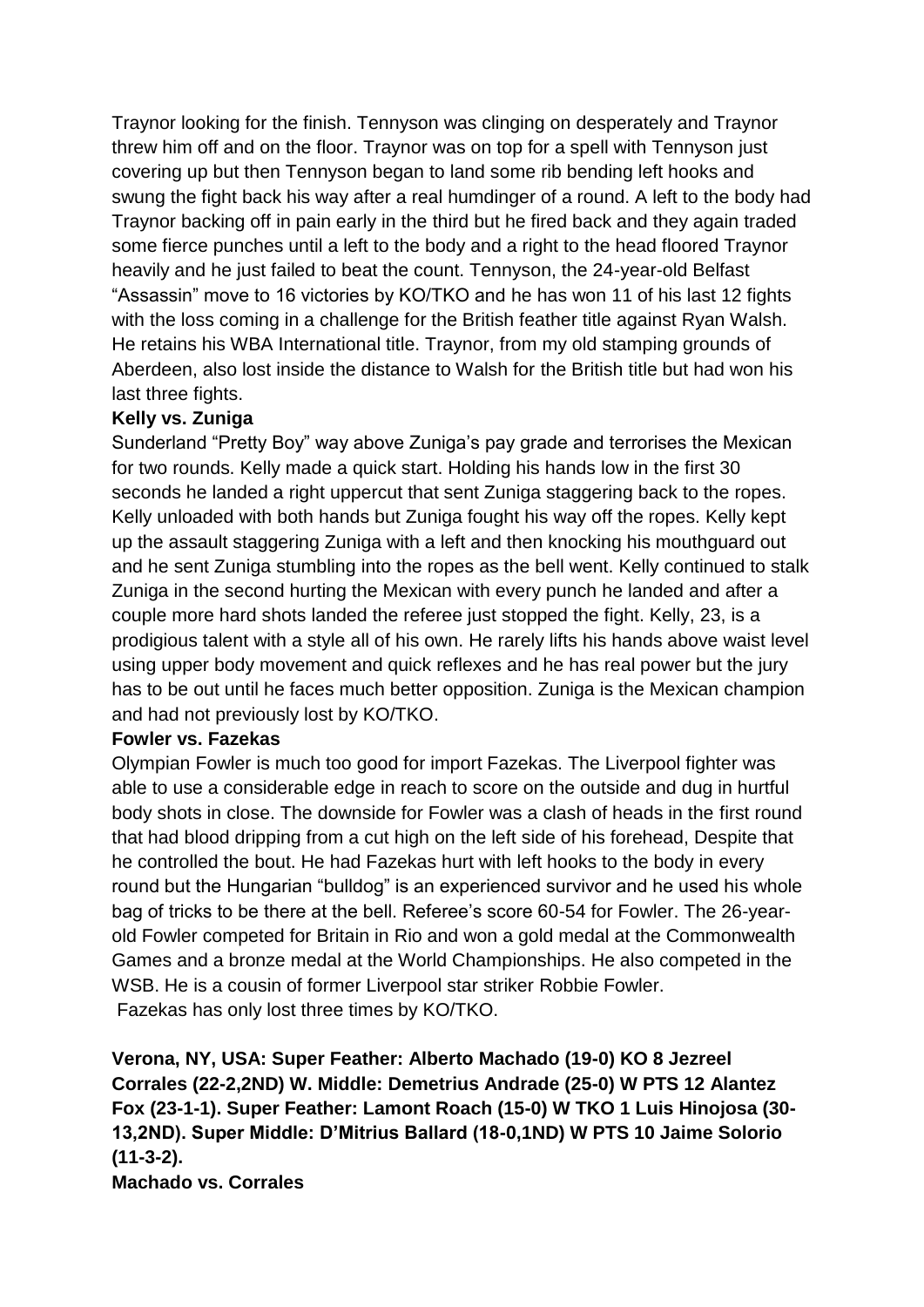Machado gets off the floor to kayo Corrales in an all-southpaw contest. The WBA title became vacant when Corrales was a disgusting 4lbs over the limit so only Machado could win the title

# **Round 1**

Both were letting their hands go early. Machado had the edge in reach but Corrales looked quicker. Machado scored with some good left counters but Corrales found enough gaps to just take the round.

Score 10-9 Corrales

# **Round 2**

Corrales landed a cracking southpaw left early in the round that had Machado holding on. Corrales followed that with another left and a straight right to keep Machado under pressure. Corrales continued to score well cracking Machado with a right and after landing another left he moved inside and drove Machado back with a succession of short punches.

Score 10-9 Corrales 20-18

## **Round 3**

Machado did better in this one. He was anticipating the lunges from Corrales and stepping back and countering with his left. Corrales continued to lunge in but was having less success and Machado scored with some sharp left counters as the round closed.

Score 10-9 Machado 29-28

## **Round 4**

This was a close round. Corrales was not jumping in as much and Machado was finding the quick movement and excessive upper body movement from Corrales was making it difficult for him to land with any power. A very strange incident saw Corrales lose his mouthguard as he came forward and it spun in the air and Machado caught it in his glove-never seen that before. Corrales launched a furious attack at the end of the round showering Machado with punches and having the Puerto Rican ducking and diving under pressure. Corrales's round. Score 10-9 Corrales 39-37

# **Round 5**

Machado was looking confident and trying to close Corrales down and as Machado moved in Corrales threw an overhand left that crashed into the side of Machado's head. A stunned Machado tried to hold on but Corrales wrested himself loose and Machado dropped to the floor. Machado made it to his feet but looked shaken. When the eight count was over Corrales was too inaccurate with his punching and Machado was able to make it to the bell without further trouble. Score 10-8 Corrales 49-45

## **Round 6**

The best round of the fight so far. Over most of the round Corrales was using lots of side to side movement and jumping in with his jab. With just over 40 seconds left in the round as Corrales jumped in and landed a left Machado landed a right and suddenly Corrales was in trouble. He grabbed Machado and wrestled them both to the ground and when they got up Corrales stood in front of Machado trading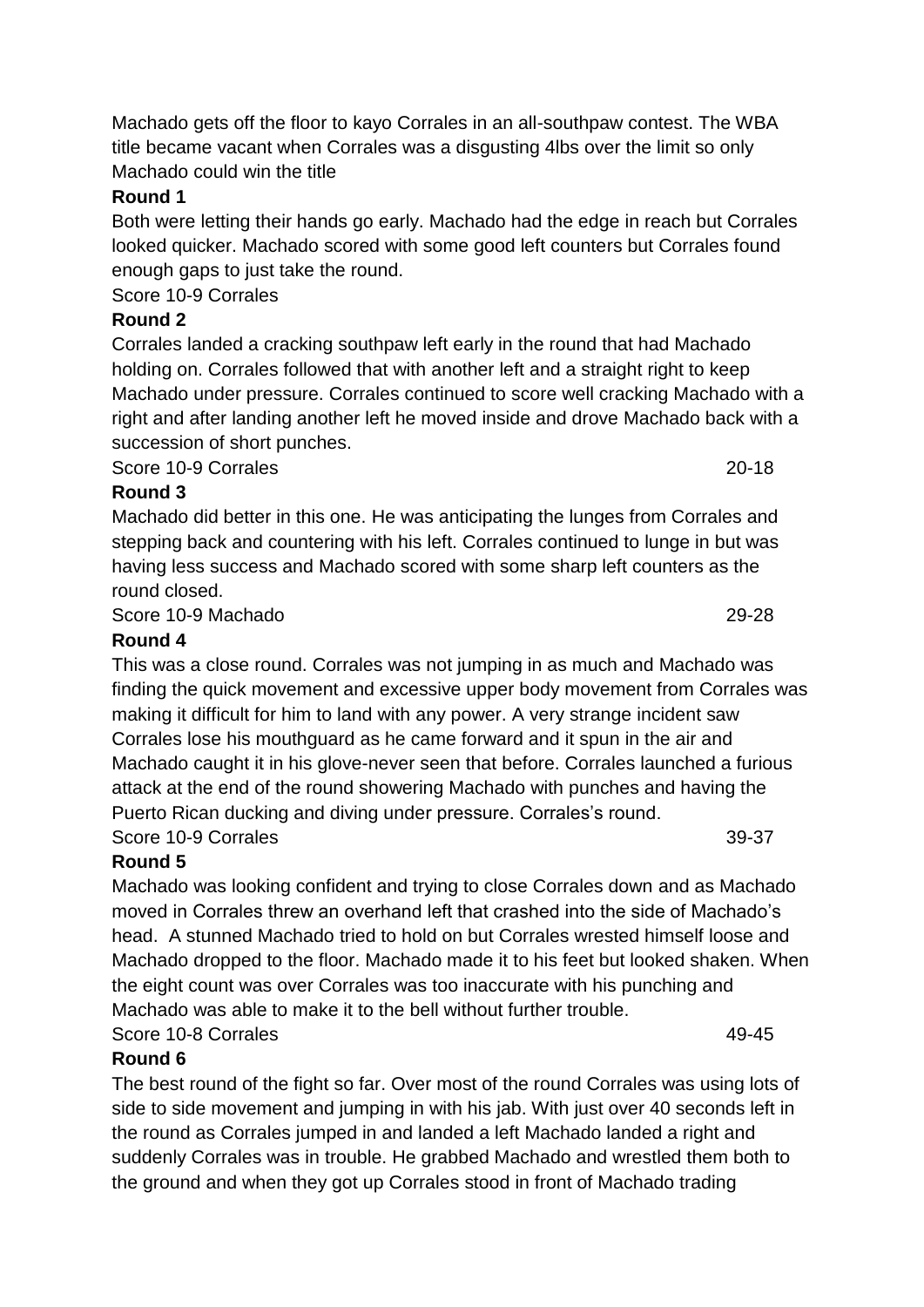punches and Machado nailed him with another big right and luckily for Corrales the bell went.

#### Score 10-9 Machado 58-55

#### **Round 7**

Both were throwing heavy stuff and this time it was a right from Corrales that had Machado holding on. In what could have been a controversial moment as Corrales moved in a short right jab from Machado knocked him off balance and his right glove touched the canvas. Since it was due to a punch it should have counted as a knockdown but the referee ruled it a slip. The round was untidy with neither really dominating but Corrales just edged it.

Score 10-9 Corrales 68-64

#### **Round 8**

From the early rounds Freddie Roach had been telling Machado to use the double jab. For the first time Machado did just that and Corrales was stuck on the end of the jab not able to get inside. Finally he jumped in and threw a right which missed and then landed a good left but Machado stepped inside it and landed a hammer-like left to the chin of Corrales who fell forward grasping the legs of Machado as he slid to the floor with Machado having to shake his right leg loose. Corrales just made it to his feet at nine but was unsteady and the referee counted him out.

The 27-year-old Machado lived up to his "El Explosive" nickname as he wins the WBA title and gets victory No 16 by KO/TKO. At 5'10" (178cm) he is tall for his division and one of those curious fighters who is right handed but boxes southpaw. The 16 wins by KO/TKO shows it works for him. Corrales displayed a lack of discipline coming in 4lbs over the limit and he also failed to show enough respect for the power of Machado. His quick and quirky style will give opponents plenty of problems and he will be a threat at lightweight.

#### **Andrade vs. Fox**

Andrade moves up to middleweight with comfortable win over Fox. It was anticipated that the height and reach of Fox(6'4" 193cm) might give Andrade problems but that did not happen. Andrade made this fight his immediately rocking Fox with a left in the first round. He was a bit too anxious to get the fight over and although he landed some more hard punches Fox managed to hold and spoil his way to the bell. Andrade took the second slipping past Fox's jab and scoring well with body punches. With the speed and accuracy of his work Andrade never really let Fox get any sort of toehold in the fight. He was quicker to the punch and the first round shock seemed to make Fox overcautious and he was not willing to take chances and was outboxed in round after round. In the seventh Fox was credited with a very questionable knockdown which looked more like a slip. It made no difference to the pattern of the fight. Andrade continued to outbox and outscore Fox who was throwing too little and landing too little to be competitive and Andrade ran out an easy winner. Scores 118- 109, 118-110 and 116-111 all for Andrade who announced that he was relinquishing his secondary WBA title and moving up to middleweight permanently. The 29-yearold Rhode Island southpaw never defended the title he won with a split decision over Jack Culcay in March. There are certainly big fights to be had at middle so he makes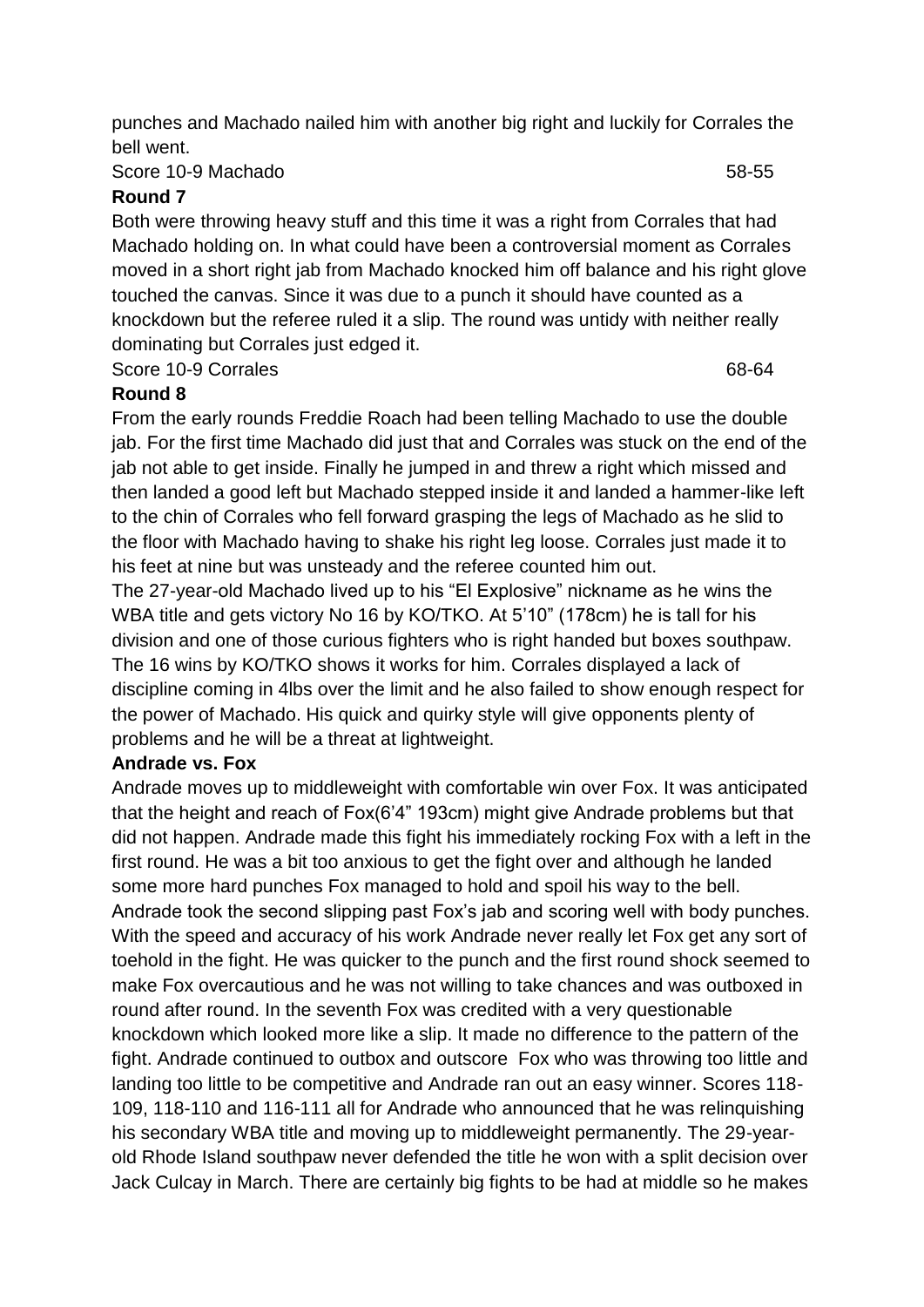an intriguing addition to the mix. Fox, 25, had won 7 of his last 9 fights by KO/TKO but there were no top flight names in the list of his victims. He will continue to give opponents problems with his height and reach but Andrade exposed his limitations.

## **Roach vs. Hinojosa**

Roach gets a quick win but it is due to injury. Roach had the better of the first couple of minutes of the fight until Hinojosa slipped on the canvas and went down awkwardly. He had injured his left foot and was unable to continue so the fight was stopped with Roach declared the winner. The 22-year-old from Maryland is rated WBO 9/IBF 10(9) but will be looking to get another fight soon to make up for the ring time lost here. Former Dominican champion Hinojosa was facing his third unbeaten fight in a row.

## **Ballard vs. Solorio**

Ballard makes heavy work of decisioning Mexican Solorio. Ballard had much the better skill set and should have been able to handle Solorio with ease. However the portly Mexican just kept rolling forward throwing punches, many being inaccurate, but Ballard was not able to keep him out and although winning the rounds he had to take some bumps and bruises. Scores 99-91 twice and 98-92, for Ballard but not one of his best efforts. Solorio, really just a prelim fighter proved tougher than he looked.

# **Newark, NJ, USA: Cruiser: Murat Gassiev (25-0,1ND) W KO 3 Krzys Wlodarczyk (53-4-1). Super Welter: Maciej Sulecki (26-0) W PTS 10 Jack Culcay (22-3). Cruiser: Mateusz Masternak (40-4) W RTD 7 Stivens Bujaj (16-2-1).**

## **Gassiev vs. Wlodarczyk**

Gassiev retains the IBF title and moves to semi-finals of the WSSB with kayo of Pole Wlodarczyk.

## **Round 1**

Gassiev was on the front foot with Wlodarczyk retreating and trying some jabs. Gassiev got home two right crosses and did enough to take the round.

# Score 10-9 Gassiev

## **Round 2**

Gassiev continued to stalk Wlodarczyk in the second. The challenger threw more jabs and a couple of body punches but a left hook to the chin and another to the ribs had Wlodarczyk looking worried.

Score 10-9 Gassiev 20-18

# **Round 3**

Wlodarczyk was a bit more adventurous early in the third but Gassiev was soon coming forward and he shook Wlodarczyk with a left uppercut. He continued to put on pressure and took Wlodarczyk to the ropes and landed two left hooks one to the chin and one to the body and Wlodarczyk collapsed forward and face down on the canvas. Wlodarczyk writhed in agony and tried to get up but got no further than to his hands and knees as the referee complete the count

Impressive job by the 24-year-old Russian "Iron" who was making the first defence of his IBF title. He now has18 wins by KO/TKO and his semi-final match with Yunier Dorticos should be explosive. Not sure where the 36-year-old Wlodarczyk goes from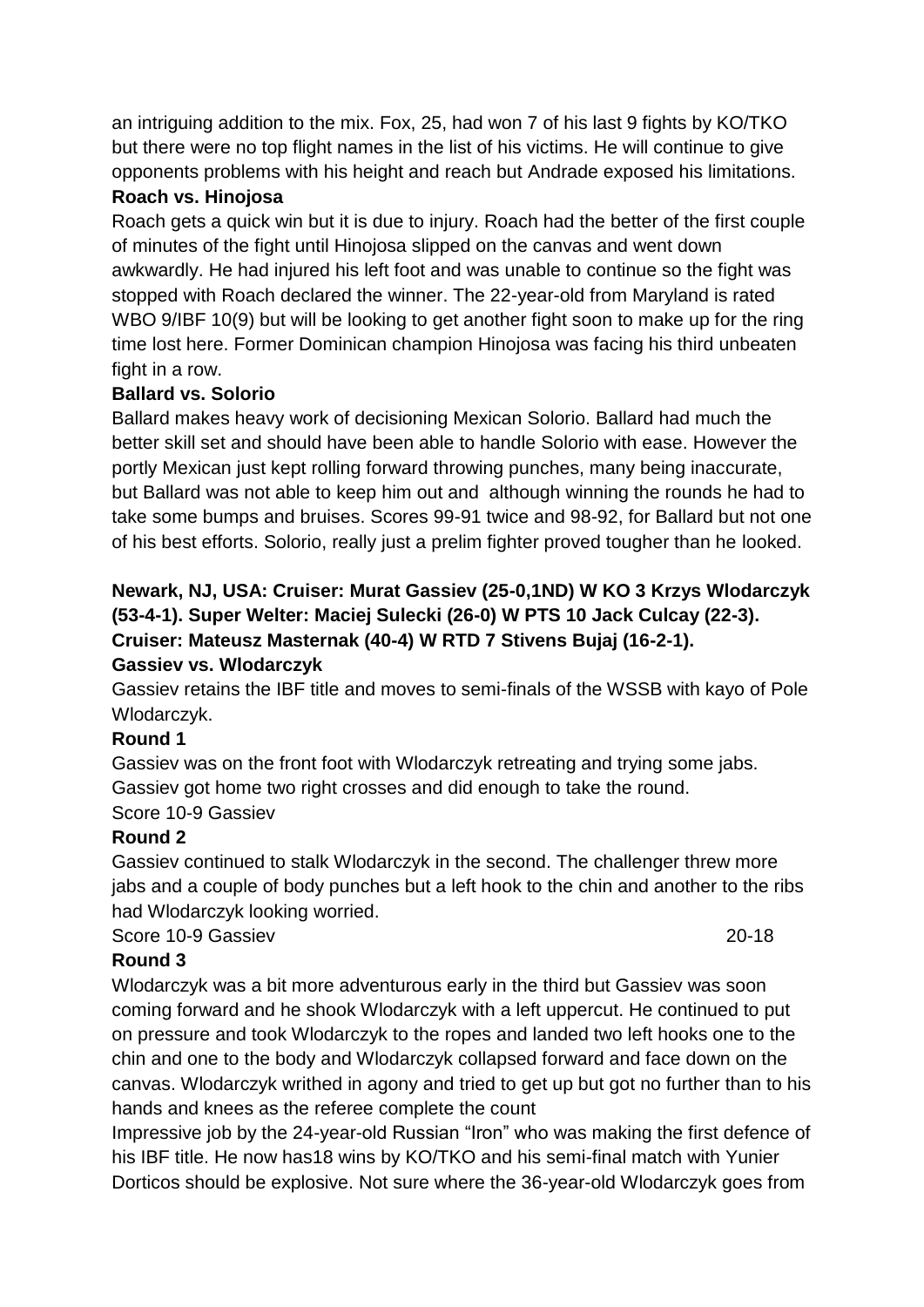here. The former IBF and WBC champion suffered his first loss by KO/TKO. He said his plan was to take Gassiev past six rounds and expected his greater experience to count then. He has said he does not plan to retire.

#### **Sulecki vs. Culcay**

Sulecki gets huge win as he takes unanimous verdict over Culcay. Sulecki had height and reach over the much smaller Culcay and boxed well on the outside jabbing accurately and scoring with chopping rights. Sulecki was able to keep Culcay on the back foot for much of the early action. Culcay was quick and was able to get past the jab often and score with some hard rights to the head but was not always accurate as he was leaping in and needed to get those punches off and get out. Sulecki handed out a good bit of punishment in the sixth as Culcay tried to work his way inside. Despite a cut over his left eye Culcay had a big seventh. He immediately launches a ferocious attack banging home a series of rights to the head to have Sulecki retreating in confusion. Sulecki tried running and holding but neither helped much as Culcay pursued and punched. At one point Sulecki bent double with his hands hanging down and almost touching the canvas as Culcay continued to bombard the Pole with punches. For a few moments it looked as though Culcay was one punch away from victory. That furious spell of action lasted for a minute and then Culcay looked to have punched himself out and Sulecki dominated the rest of the round. Culcay could not repeat that fierce attacking approach and Sulecki was able to box his way through the last three rounds to win the decision. Scores 98-92, 97-93 and 96-94 all for Sulecki. He looked a clear winner although there were shouts of robbery from Germany but they were not justified. The 28-year-old Sulecki is No 5 with the WBC and this obviously puts him in the picture for a title shot next year. He had won his previous seven fight by KO/TKO including a stoppage of 24-0 Hugo Centeno so deserves consideration. Culcay, 32, was having his first fight since losing his secondary WBA title to Demetrius Andrade in March and was rated WBA 3/IBF 6(5)/WBC 8/WBO11 but all of those ratings have to be in danger and it remains to be seen whether he can regroup and get back into title contention.

## **Masternak vs. Bujaj**

Polish "Master" Masternak outclasses Bujaj and halts him in seven rounds. The experienced Pole bossed this one with his jab and Bujaj never really found an answer to it. Masternak landed some good left hooks to the body to take the first and shook Bujaj with a right just before the bell in the second. A series of rights in the fourth had Bujaj hurt and he was strangely passive rarely throwing much. Masternak was landing big rights in the fifth and sixth and dropped Bujaj with a right in the seventh. Bujaj got up but was unsteady on his feet but managed to survive to the bell and then retired in his corner. The 30-year-old Masternak lost a split decision to Johnny Muller in South Africa and was beaten on a close decision by Youri Kayembre Kalenga for interim WBA title. In 2015 he again lost a close decision this time to Tony Bellew for the vacant European title. This is his fourth win since then and as he is rated WBA 2/WBO 5/IBF 8 and WBC 9 somewhere in there he might land a title shot next year. Two losses in a row for New York-based Bujaj, 27, who just did not turn up here and put in a lethargic showing.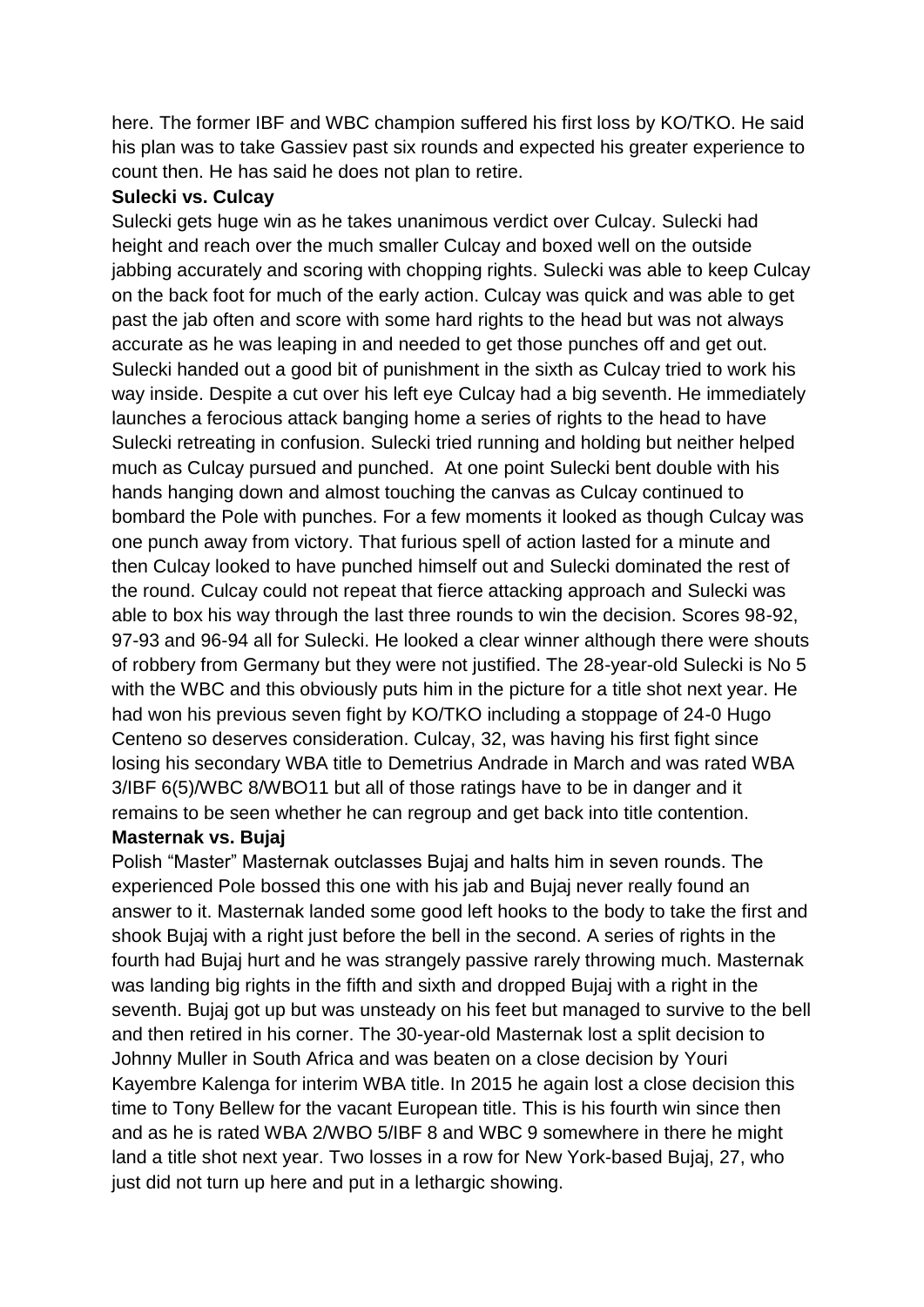**Leeds, England: Feather: Josh Warrington (26-0) W TKO 10 Dennis Ceylan (18- 1-2). Super Light: Jack Catterall (19-0) W PTS 12 Tyrone Nurse (35-3-2). Super Feather: Leon Woodstock (10-0) W PTS 10 Craig Poxton (13-5). Super Welter: James Metcalf (17-0) W TKO 6 Damon Jones (15-2,1ND). Super Feather: Zelfa Barrett (19-0) W KO 4 Chris Conwell (9-3). Middle: Tommy Langford (19-1) W PTS 6 Miguel Aguilar (11-37-1).** 

## **Warrington vs. Ceylan**

Warrington gets important win over Ceylan in IBF final eliminator which makes him the mandatory challenger to Lee Selby. There was plenty of action in the first three rounds. Ceylan was using his slight advantage in reach coming in behind a stiff jab and throwing punches from both hands. Warrington did some good work when he moved inside and scored with a good right cross over Ceylan's low left in the first. Ceylan was on the front foot for most of the second but Warrington was scoring well with his right. Neither really took control although Ceylan probably built a small lead getting his punches off first in those two rounds. Ceylan was still on the front foot in the third but Warrington scored with a hurtful right and ended the round strongly. Warrington was finding the range in the fourth scoring with a pair of left hooks and again a right cross. Ceylan did some good work in close but Warrington again landed a couple of rights at the end of the round. Ceylan started the fifth on the front foot but Warrington came on hard as the round closed rocking Ceylan with a right. All of the rounds had been close but Warrington looked to be getting stronger. Warrington began to take the fight over in the sixth. His right found the target regularly and Ceylan was having trouble keeping his game together under the pressure. The pace dropped early in the seventh as Ceylon boxed nicely scoring with a sharp uppercut and keeping Warrington on the outside and the Dane took the round. Warrington shook Ceylan with a right half way through the eighth and then fired left hooks to the body with Ceylan under real pressure at the bell. Ceylan fought back hard in the ninth but his punches had lost their snap. The harder punches were coming from Warrington and Ceylan was not able to keep Warrington out and was fading rapidly. In the tenth after Ceylan complained about a punch to the back of the neck Warrington landed two left hooks and then drove Ceylan back to the ropes with a series of head punches and the Dane went down on his back. He was badly hurt but made it his feet at the count of eight. He moved to Warrington but was again forced back and down by punches from Warrington and although he climbed to his feet at nine he was counted out. Warrington will now be waiting for a date for a fight with Selby in what will be a huge fight for Cardiff or Leeds in an Wales vs. England clash. If Warrington wins he will be the first world champion from Leeds but it will certainly be yet another big all-British clash. Ceylan. 28 relinquished the European title to take this opportunity and although he boxed well and showed plenty of skill he could not match the power or the pace of Warrington.

#### **Catterall vs. Nurse**

Catterall wins the British title with unanimous verdict over champion Nurse. Although the first round was close southpaw Catterall seemed to just take it with a sustained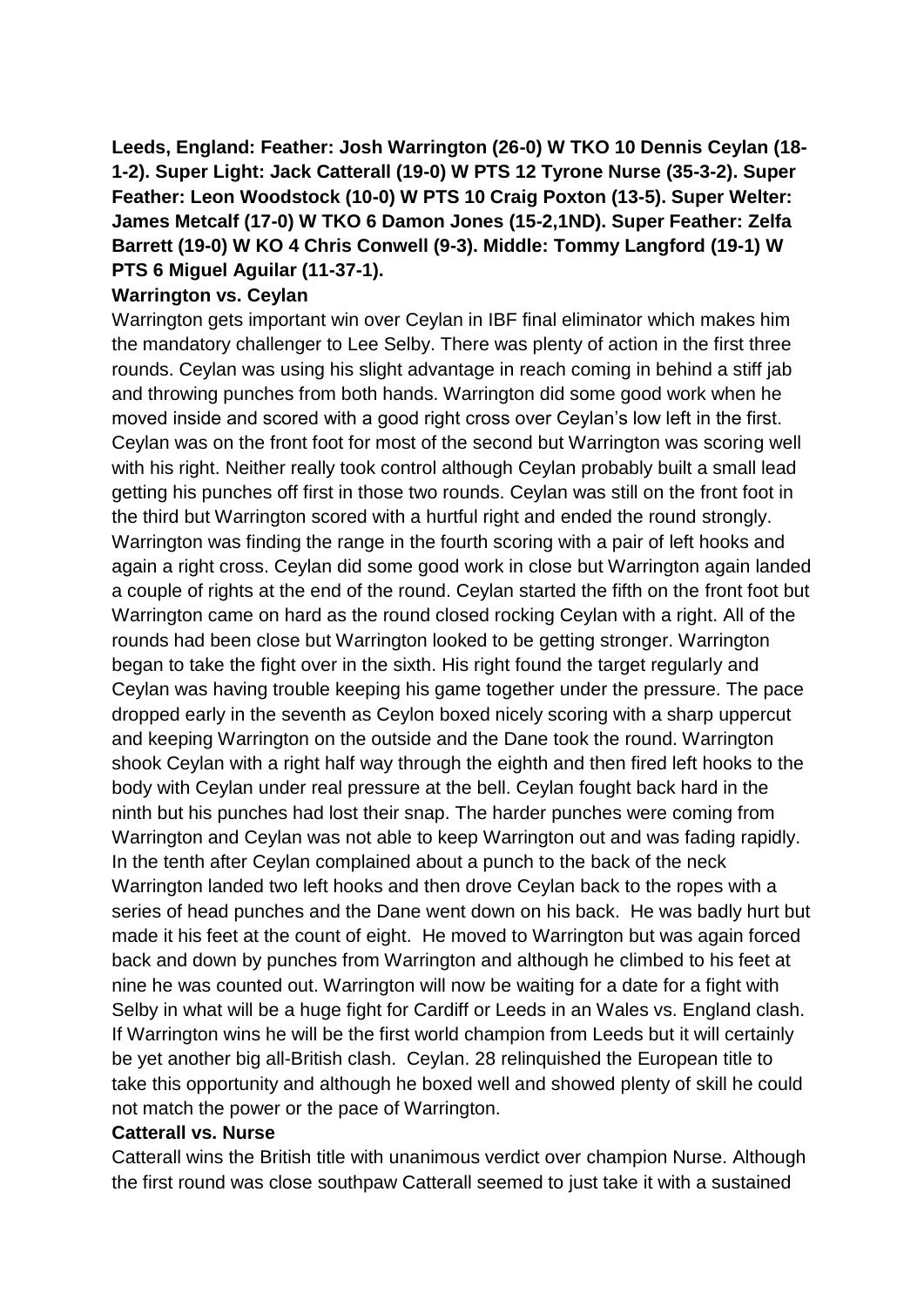attack before the bell and he continued that impetus into the second round which was also close. Nurse was not working his jab on the outside in his normal manner but was choosing to take the fight to Catterall instead of using his superior height and reach and that helped Catterall build a good lead over the third and fourth. Catterall was getting careless with his head and was warned by the referee in the fourth and Nurse was shown to be cut under his left eye. Their styles did not mix well and the fight was untidy at times but Catterall was picking his punches well and continued to outscore the champion. The greater experience of Nurse came into play in the eighth and ninth as Catterall was suddenly tiring and there had been suggestions that he had struggled to make the weight which might have drained him. It was a crucial time in the fight but Catterall found another gear in the tenth landing some crisp lefts to the head. The eleventh was a close round but Catterall finished the last stronger to take the decision. Scores 118-111, 116-113 and 115-114 all for Catterall. The 24-year-old "El Gato" is No 3 with the WBO so when Terrence Crawford moves up he could find himself in line for a shot at the vacant title or as the mandatory challenger to whoever lifts the vacant WBO title. Nurse was one win away from winning the Lonsdale Belt outright so that adds to the pain of losing his British title and he will have to rebuild on the domestic scene.

#### **Woodstock vs. Poxton**

Woodstock decisions Poxton to win the vacant WBO European title. This was an excellent scrap with action all the way. Both fighters were determined to command this one from the start so stood and traded with neither willing to back down. Poxton was cut on his right eyebrow in the second round but it never became a factor. Woodstock started to pull away over the middle rounds with his hard counters and more accurate punching. Poxton kept coming forward ensuring that Woodstock had to fight hard to hold on to his advantage and the action continued for all three minutes of each round with Poxton never completely out of the fight but Woodstock continually doing the cleaner and more impressive work. Scores 98-93, 97-93 and 97-95 all for Woodstock. The 24-year-old from Leicester was going past six rounds for the first time and he paced the fight well and finished strongly. Southern Area champion Poxton had recovered from a 2-2 start to his career by winning 12 of his next 14 fights including a good win over unbeaten Boy Jones.

#### **Metcalf vs. Jones**

Metcalf made an aggressive start against Jones. He needed to get past the much longer reach of the Leeds southpaw and was walking Jones down in the first. He had Jones stumbling with a right but although Jones was down in the round it was from a push. The fight was untidy for much of the second with Metcalf wrestling Jones to the canvas but Jones was having trouble containing the fierce attacks of Metcalf. Just seconds after the bell to start the third Metcalf took Jones to the ropes and landed a right to the head that dropped Jones to his knees and started blood dripping from his nose. After the eight count Jones tried to punch his way out of trouble but was put down again by a combination. Jones survived the round helped in part by a time out after a low punch from Metcalf and he was fighting back at the bell. Metcalf continued to march forward in the fourth but Jones was landing some hefty left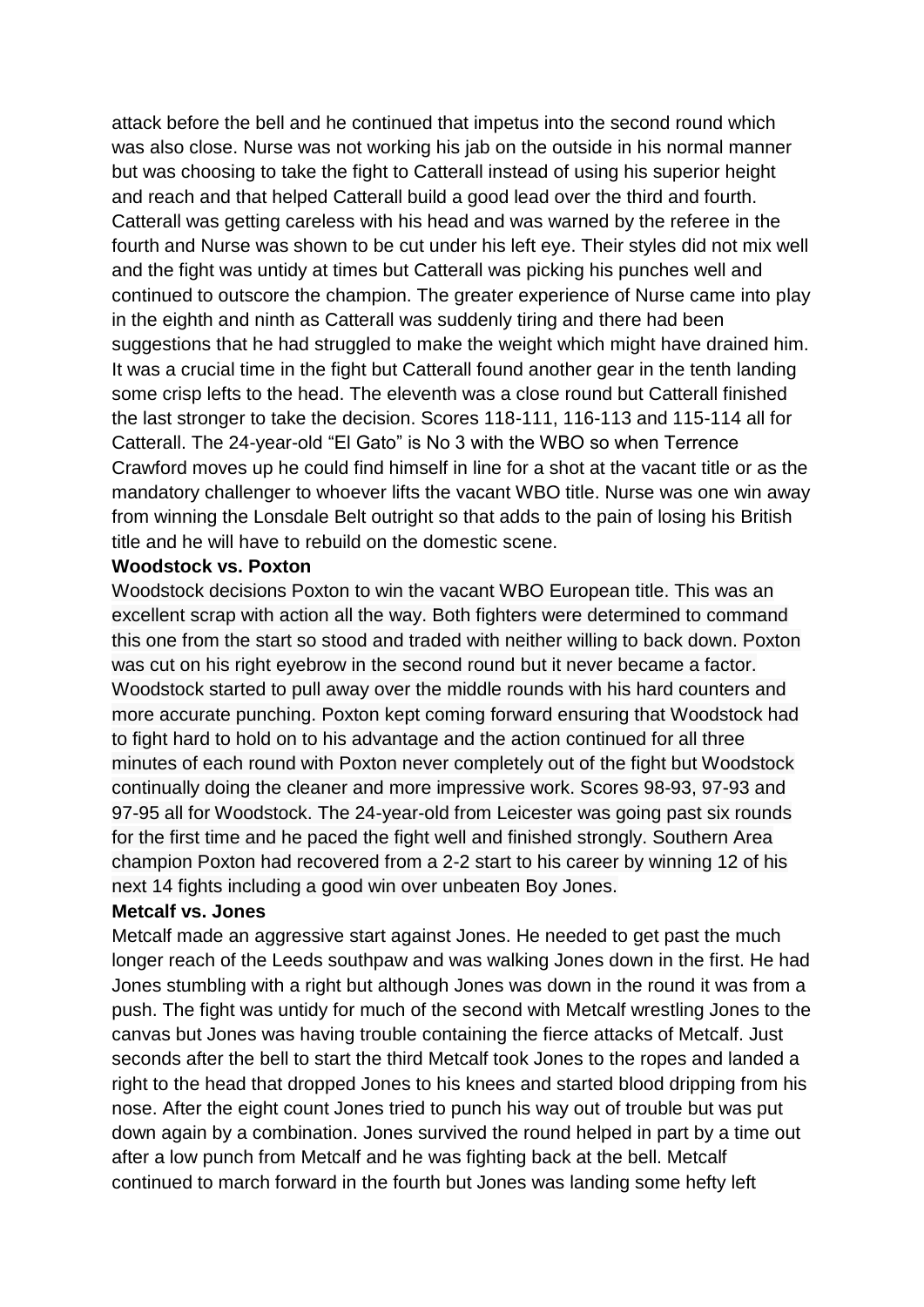counters. Metcalf scored with some good uppercuts in the fifth but was warned for another very low punch and deducted a point. Metcalf ended in the sixth putting Jones down twice. Jones beat the count both times but after the eight count for the second knockdown the referee stopped the fight. Metcalf, 29, gets his ninth win by KO/TKO. Jones lost in six round to Nick Blackwell for the British title in 2015. He had only one fight in 2016 before scoring a win in March.

## **Barrett vs. Conwell**

Barrett again shows impressive skills and power as he survives some considerable pressure from Conwell before ending the fight with a body punch. Conwell tried to pressure Barrett early and had some success when he could take Barrett to the ropes but Barrett was comfortable on the back foot slotting quick jabs through the guard of Conwell and firing quick left hooks to the body. Conwell continued to come forward in the second but good footwork and upper body movement from Barrett was making him an elusive target. Despite that Conwell continued to take the fight to Barrett and had a good spell shaking Barrett with a straight right and scoring with good punches before Barrett fired back with a series of powerful left hooks to the ribs and uppercuts to the chin. Conwell was willing to take punches to get inside in the fourth and Barrett was landing more left hooks and sneaky uppercuts but also having to take straight rights and hooks to the body from Conwell. Barrett was firing rapid combinations of five and six punches and the punches were all landing but Conwell still marched in until a clubbing right to the head put him down on one knee. He was up at seven and after the eight count walked forward punching but a vicious left to the body sent him to his hands and knees in pain and he was counted out. Barrett, the 24-year-old "Black Flash" wins the vacant English title. He has now won 9 of his last 10 fights by KO/TKO and continues to impress and is ready for tougher tests. Conwell gave Barrett plenty of trouble but in the end Barrett's power was too much for him. He has now challenged twice for the English title and in his last fight in November he was stopped in two rounds for the title by Andy Townend.

## **Langford vs. Aguilar**

Langford eases back with six rounds of work against Spanish-based Nicaraguan Aguilar. Referee's score 60-54 for Langford who was having his first fight since losing in five rounds to Avtandil Khurtsidze in April for the interim WBO title. Late choice Aguilar is now 0-24-1 in his last 25 fights but losing is what he engaged to do and a win might make it harder for him to get fights.

# **Melbourne, Australia: Super Fly: Andrew Moloney (15-0) W TKO 4 Hashimu Zuberi (13-2). Bantam: Jason Moloney (15-0) W KO 1 Julias Kisarawe (27-5-1). Cruiser: Jai Opetaia (13-0) W KO 1 Frankie Lopez (9-1). Feather: Ibrahim Balla (13-1) W PTS 10Salimu Jengo (9-1).**

# **Moloney vs. Zuberi**

Moloney wins the vacant Commonwealth title as he floors and halts Tanzanian champion Zuberi. Moloney had too much speed and power for Zuberi. The Tanzanian was way out of his depth. Moloney floored Zuberi with a right in the second round but Zuberi survived. Not for long as he was shipping heavy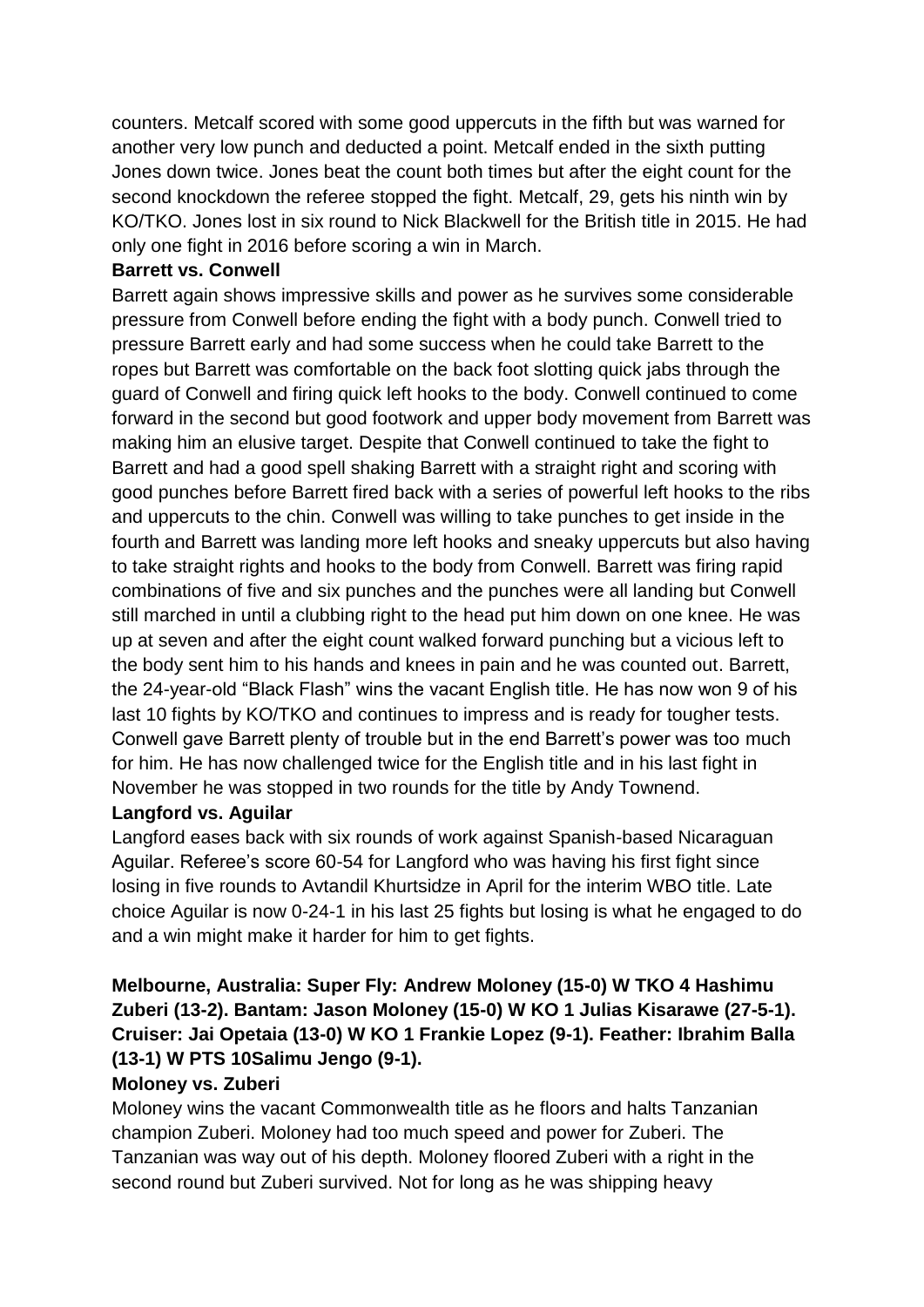punishment in the fourth and the referee stopped the fight. The 26-year-old "Monster" gets his tenth win by KO/TKO. He also retained his WBA Oceania title and is rated WBA 6/IBF 12. As an amateur he won a gold medal at the Commonwealth Games and competed at the 2009, 2011 and 2013 World Championships. He defeated the current WBC No 1 flyweight Muhammad Waseem in the gold medal fight at the Commonwealth Games. With this win he becomes the first Australian boxer to with both the Commonwealth gold medal and the Commonwealth title. The only other loss for the 21-year-old Zuberi was on points to unbeaten Thai Nirundon Thata.

## **Moloney vs. Kisarawe**

Double celebration for the Moloney twins as Jason flattens Kisarawa inside a round to win the vacant WBA Oceania bantam title. One big right hand put Kisarawa down and out with just two seconds remaining in the round. Moloney had already won this WBA title at super bantam and made three defences. He has 11 wins by KO/TKO. Jason was Australian champion at Under-17 and Under 19 and also competed at the Commonwealth Games. First loss by KO/TKO for Kisarawe who was 6-1-1in his last 8 fights.

## **Opetaia vs. Lopez**

Opetaia continues to look a can't miss prospect as he blows away unbeaten California Lopez inside three minutes. The young southpaw put Lopez down early with a left and although Lopez made it to his feet he was in dire trouble from the follow-up attack and the referee saved him. The 22-year-old wins the vacant IBF Youth title to add to the Australian and OPBF titles he already holds. He took gold medals at the World Cadet and World Youth Championships. Was Australian champion at 17 and also became the youngest ever boxer to represent Australia at the Olympics when he competed in London when still 17. He moves to 10 wins by KO/TKO but we need to see him in tougher matches to judge how far he can go. Lopez. 21 had built his record on low grade opposition.

#### **Balla vs. Jengo**

Balla, yet another member of the Australian team at London in 2012 wins the WBA Oceania title with victory over inexperienced Tanzanian Jengo. This one was bloody and tougher than expected. Both fighters were cut in head clashes but Balla had the superior skill set and was a clear winner. Scores 99-91, 98-92 and 96-94. Balla is getting back on track after a shock TKO loss to Neil John Tabanao in June last year. Balla comes from a boxing family both his father and his uncle were pros and his brothers Qamil and Nasuf are pros too. The 21-year-old has good antecedents having won a gold medal at the Commonwealth Youth Games and taken gold at both the Arafura Games and Australian Championships, beating Jason Moloney in both tournaments. He also competed at the 2012 Olympics. Jengo did well as he is really just a 4 and 6 round prelim fighter.

**Kempton Park, South Africa: Feather: Azinga Fuzile (9-0) W TKO 3 Tshifihiwa Munyai (28-5-1). Feather: Lerato Dlamini (10-1) W PTS 10 Simpiwe Vetyeka (29- 4). Super Middle: Ryno Liebenberg (18-5) W PTS 10 Patrick Mukala (9-1). Minimum: Dee Jay Kriel (13-1-1) W PTS 8 Thembelani Okolo (6-3-1).**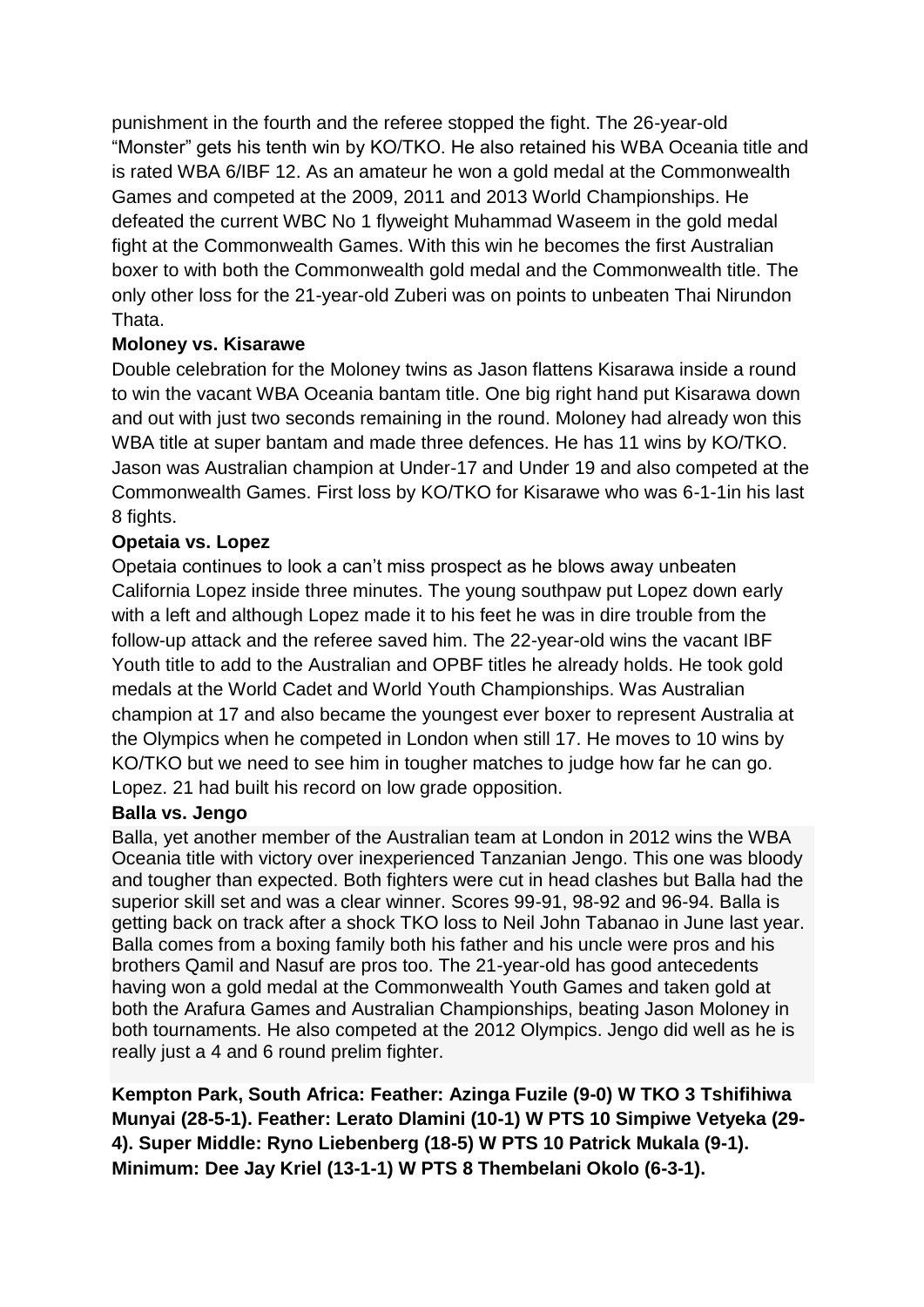#### **Fuzile vs. Munyai**

Fuzile announced his emergence as a real prospect with an upset stoppage of the much more experienced Munyai. If you are going to hold a tournament featuring four boxers you need to match them well and then hope that the "underdogs" prove competitive. Well Fuzile was the underdog here and he proved too competitive for Munyai. After a cautious first round southpaw Fuzile floored Munyai in the second with a left to the head. Munyai beat the count and did not seem badly hurt but that did not last long. Fuzile showed finishing power as he overwhelmed Munyai in the third with two more knockdowns with the referee saving Munyai from further humiliation. The 21-year-old South African champion was a revelation and must now be the favourite to win the tournament but with two upset in the semi-finals who can say what will happen in the final. This is only the second loss by KO/TKO for the 32 year-old former undefeated IBO and Commonwealth champion Munyai and the only other fighter to stop him is Scott Quigg in a fight for the WBA super bantam title.

#### **Dlamini vs. Vetyeka**

This may not have been as one-sided as the other semi-final but arguably it was an even bigger upset. Age and ring rust played a part but it was the busy, aggressive style of Dlamini which enabled him to take advantage of that. He pressured Vetyeka from the start and was up on two cards after the fourth round. Vetyeka's skills helped keep him in the fight and win a round here and there but he was made to look slow by the younger Dlamini. It was Dlamini still in front on two cards and level on the third who was in the driving seat and he finish strongly to take the majority decision. Scores 97-93 and 95-94 for Dlamini and 95-95. The 23-year-old Dlamini had never been past eight rounds before but paced the fight well. He lost his first pro fight so now has ten wins in a row but beating Fuzile will be a hard ask but so was beating Vetyeka. The 36-year-old Vetyeka, a former IBO and WBA champion who snapped the 51 bout unbeaten streak of Chris John has paid the price for inactivity as this was his first fight since April last year.

## **Liebenberg vs. Mukala**

Despite 5 losses in his last 6 fights Liebenberg showed he is not ready to be anybody's stepping-stone .Fighting at super middle for the fight time since 2012 he emerged with a unanimous decision over unbeaten Mukala. The skill and experience of Liebenberg gave him the edge here in an exciting scrap. Mukala was always competitive but Liebenberg continually found gaps in the defence of the less experienced fighter from the DCR. The accuracy and good body work from Liebenberg kept him in front but Mukala was dangerous all the way and they gave the crowd an exciting competitive scrap. Scores 98-92, 97-93 and 96-94 for Liebenberg. The 33-year-old former WBC Silver champion has come through a series of tough matches against Eleider Alvarez, Thomas Oosthuizen. Erik Skoglund and Enrico Koelling twice with the Oosthuizen fight being a split decision and the two Koelling fights being very close. Those were all at light heavy so it will be interesting to see how he progresses if he stays at super middle. Mukala had won eight of his fights by KO/TKO but both the skills and the experience against hard punchers were factors in Liebenberg's win.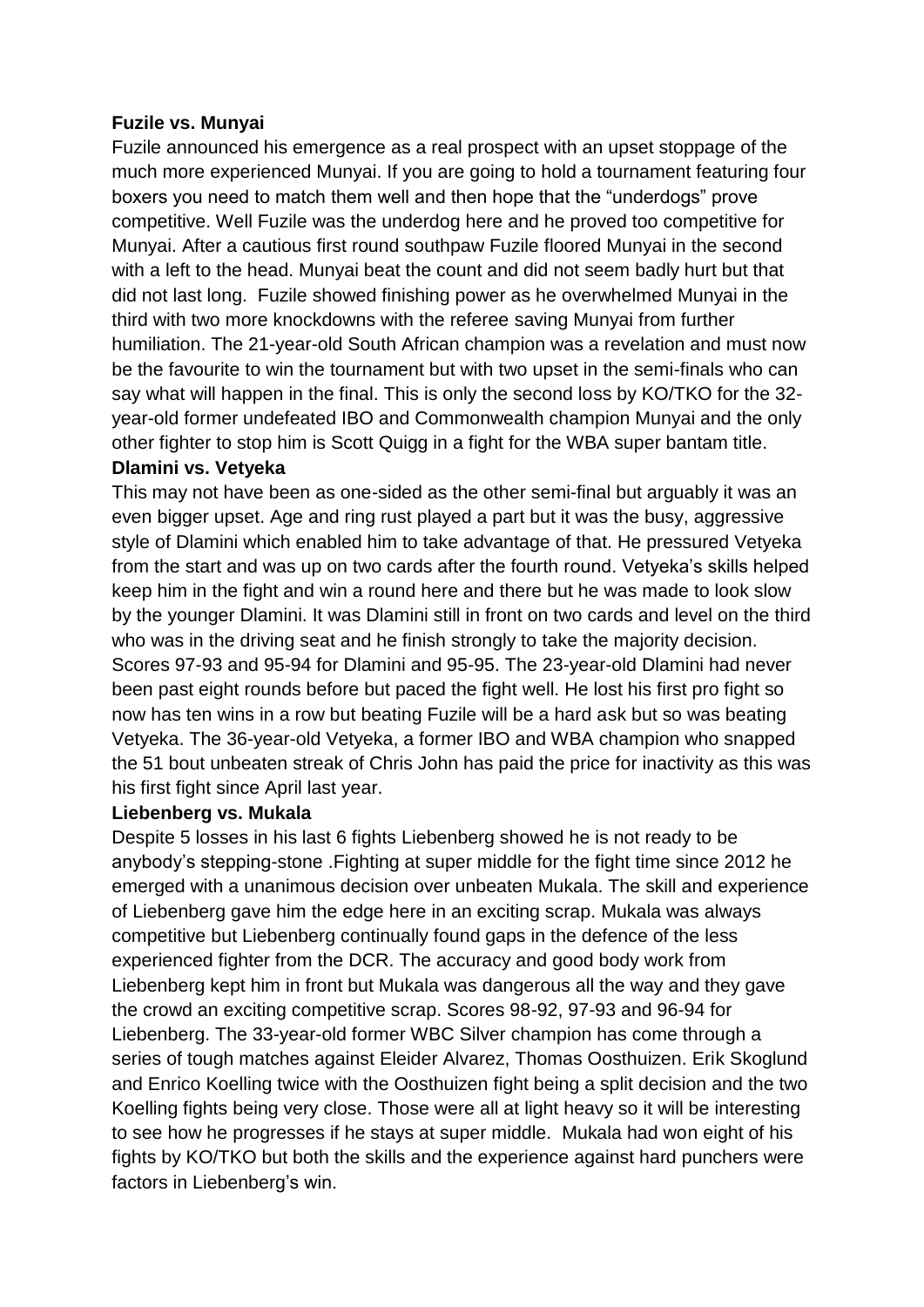#### **Kriel vs. Okolo**

Kriel extends his unbeaten run with a majority verdict over former South African title challenger Okolo. It was another entertaining fight with the styles meshing well. Kriel used intelligent jabbing and accurate right hands to accumulate the points. Okolo kept applying pressure working to the body and was never out of the picture but the superior skills of Kriel gave him the edge. Scores 79-73 and 77-75 for Kriel and 76- 76. The 22-year-old WBC International champion lost his first pro fight but subsequently reversed that defeat and is now 13-0-1 in his last 14 fights. Okolo's other losses were also on points and in South African title challenges

## **Sydney, Australia: Super Middle: Bilal Akkawy (15-0-1) W RTD 3 Carlos Jerez**

**(45-21-3,1ND).** Akkawy retains the WBA Oceania title. A focused body attack from Akkawy proved too much for the seasoned Argentinian Jerez. Those body shots slowly broke Jerez down and with just one second left in the third the Argentinian's corner threw in the towel. The 24-year-old local fighter Akkawy was having his first fight since last October a fight in which he broke the jaw of Kerry Hope and forced a seventh round retirement. This is win No 13 by KO/TKO for Akkawy. Jerez, 38 is no stranger to Australia having fought Anthony Mundine and Zac Dunn there previouslyand lost.

# **Andenne, Belgium: Super Feather: Juan Ocura (14-12-1) W PTS 8 Alex Miskirtchian (28-6-1). Heavy: Herve Hubeaux (28-2) W KO 2 Davit Gogishvili (19-8).**

## **Miskirtchian vs. Ocura**

Big set-back for former undefeated European champion and IBF title challenger Miskirtchian. The Georgian-born Belgian was having his first fight in Belgium for over two years. Miskirtchian was the aggressor early but Ocura boxed well countering sharply. A cut did not deter Ocura and in fact he upped his work rate and got his nose in front. Miskirtchian launched furious attacks in the sixth but Ocura punched with him and looked to have the better of the exchanges. They exchanged punches in the last in action that had the crowd on their feet and Ocura had just done enough to deserve the verdict. Scores 77-75 and 78-77 for Ocura and 76-76. Ocura was as safe an opponent as you could wish for on paper. The paper that counted was the score cards. Miskirtchian lost on points to Evgeny Gradovich for the IBF feather title in 2014 and further losses to Cornelius Lock and Viorel Simion had seen him drop out of the ratings. He had eased his way back into the winning column with a couple of victories over inferior opposition and was No 9 with the EBU. Not sure where he goes from here. Mexican Ocura was 2-8-1 in his last 11 fights but this should get him more work as long as he does not make a habit of winning.

## **Hubeaux vs. Gogishvili**

Easy night for Hubeaux as he continues to rebuild. He puts Georgian down with a body punch and Gogishvili is counted out. After a run of 15 wins he lost on points to Agit Kabayel for the vacant European title in February but had returned with a win in May. The 25-year-old Belgian, the EBU No 10, makes it 14 wins by KO/TKO.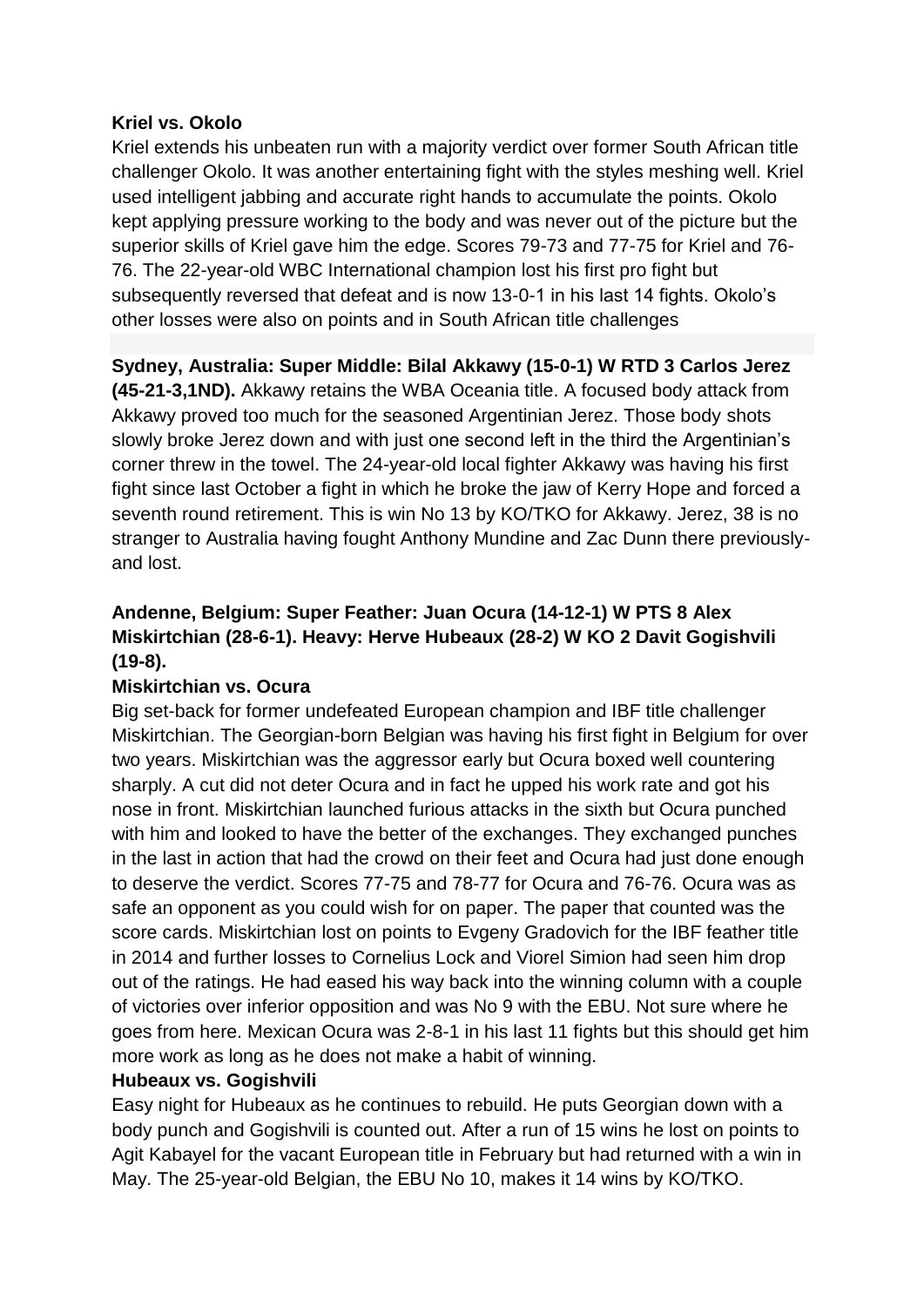Seventh loss by KO/TKO for Georgian Gogishvili. He is 3-5 in his last 8 fights and all five losses have come by way of KO/TKO and all inside three rounds.

# **Kauhava, Finland: Cruiser: Alexandru Jur (16-1) W PTS 12 Juho Haapoja (28-8- 2,1ND). Super Middle: Henri Kekalainen (10-4) W PTS 10 Timo Laine (20-9,1ND). Jur vs. Haapoja**

Italian-based Romanian Jur spoils the party as he takes deserved split decision over local hero Haapoja. It wasn't just that he took away Haapoja's European Union title but also that he did it one day before Haapoja's 37<sup>th</sup> birthday. Despite some good sparring in England Haapoja made a slow start against the younger and quicker Jur. After four rounds Jur was in front 40-36 and 39-37 on two cards with the third having it even at 38-38. Haapoja started to roll from the fifth and had a better period over the middle rounds being able to score with his left hooks to get into the fight and did a little better but was still being outscored and after eight the cards read 79-73, 77-75 for Jur and a much different third had it 78-74 for Haapoja. Jur made good use of his jab to control the later rounds. Haapoja kept pressing and throwing lots of leather. Haapoja was landing the harder shots but Jur was landing more and cleaner and emerged a valid winner although it should have been a unanimous decision. . Scores 118-110 and 117-111 for Jur and 117-111 for Haapoja. Jur won his first 15 fights before losing in June to Taylor Mabika for the WBA Mediterranean title in Gabon and was No 24 in the EU ratings. Haapoja was in his second reign as EU champion and was making the first defence of the title he had won in March. Retirement must now be an option for the popular "Harman Hajy".

#### **Laine vs. Kekalainen**

Youth wins through here as Kekalainen gets wide unanimous decision over the much more experienced Laine to collect the vacant Finnish title. Kekalainen dominated the early action with a stiff jab and some choice hooks to the body. At one stage it even looked as though a stoppage might be possible but Laine has only lost inside the distance twice and he rallied to finish the fight on his feet but a clear loser. Scores 99-91, 99-91 and 99-92 all for Kekalainen. Three of the losses suffered by 25-year-old Kekalainen have been against unbeaten fighters on the road and he will be hoping to build on this result. Laine, 33, won the Finnish middleweight title in 2011 and the light heavy title in April this year but had his hopes of becoming a three division champion dashed.

## **Blagnac, France: Light Heavy: Doudou Ngumbu (37-7) W RTD 8 Jonathan Profichet (18-10). Light: Samir Ziani (26-3-1) W PTS 6 Sylvain Chapelle (15-24- 2).**

## **Ngumbu vs. Profichet**

Ngumbu holds on to his WBC Francophone title with win over Frenchman Profichet. Ngumbu had height and reach over Profichet and generally outboxed his aggressive challenger. Profichet gave Ngumbu plenty of problems but too often walked on to clever counters and eventually the weight of left hooks to the body and right crosses broke down Profichet's resistance leading to his retirement. The DRC-born Ngumbu,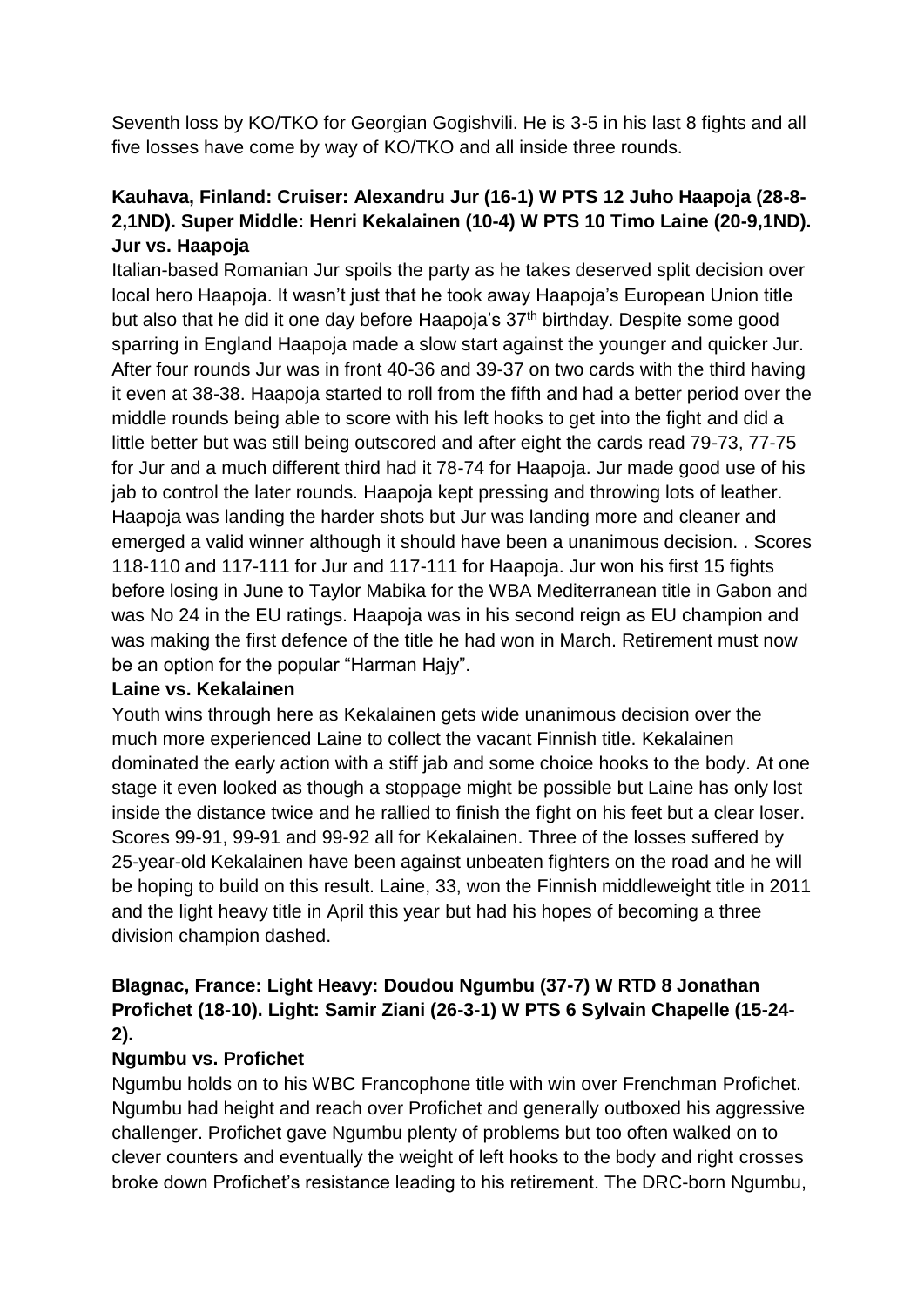35, has lost the big fights but has useful wins over Vyacheslav Uzelkov, Johnny Muller and his Francophone title winning effort in February over 20-0-2 Bilal Laggoune. Profichet 32 had won 8 of his last 9 fights and always gives value for money.

## **Ziani vs. Chapelle**

Just a light exercise for French super feather champion Ziani as he takes unanimous decision over durable Chapelle. The 27-year-old southpaw, the European No 2, is hoping for an early return with Guillame Frenois who beat him on a very close majority verdict for the European title in May. Now 8 losses in his last 9 fights for former French title challenger Chapelle who keeps his record of not losing by KO/TKO.

# **Blois, France: Middle: Karim Achour (25-4-3) W PTS 10 Michel Mothmora (29-**

**26).** Achour retains national title as he beats Mothmora-again. Achour has now beaten Mothmora four times but the last two have been very close. This one saw Mothmora boxing well and forcing Achour to fight harder than in any of their previous fights. In the end the work rate and accuracy of Achour just gave him the edge. Scores 98-92 and 97-93 for Achour and 97-93 for Mothmora. The 30-year-old "Amazigh" Achour, the European No 3, is now 9-0-1 in ten French title fights. Against Mothmora he now has three points wins and a stoppage but their title fight in 2014, a majority win for Achour, was even closer with two judges going for Achour 96-94 and the other scoring it 95-95. It seems fight No 5 would be justified. Mothmora, 37, is a former WBFederation champion

# **Accra, Ghana: Cruiser: Bastie Samir (16-0-1) W TKO 7 Briamah Kamoko (29-1). Super Bantam: Isaac Sackey (19-0-1) W TKO 3 Kamarudeen Boyefio (11-7). Light: George Ashie (27-4-1) W TKO 2 Max Moshi (10-1). Bantam: Prince Danzie (18-0) W TKO 5 Isaac Sackey (31-14-1).**

# **Samir vs. Kamoko**

This fight may not have meant much in the context of world boxing but when the tickets first went on sale there was literally a stampede to buy them. Hostilities broke out early in the first with Samir staggering Kamoko and then Kamoko coming on strong a shaking Samir just before the bell. Kamoko had his jab working well in the second but a right from Samir put Kamoko down in the third. Kamoko edged in front over the next three rounds and started the seventh confidently behind his jab. As he came forward Samir nailed him with a big right to the chin. Kamoko hit back but Samir landed two left hooks forcing Kamoko to the ropes. Kamoko tried to punch his way out of trouble but a right and a left to the head saw Kamoko drop his hands and Samir landed a couple more head shots and Kamoko was defenceless. The referee stepped in and stopped the fight but only because of an injury by the right eye of Kamoko. As he walked to the ropes where the doctor examined him Kamoko was swaying on his feet not really aware of what was happening. The doctor said the fight could continue but Samir walked forward landing a couple of rights and then a left hook that sent Kamoko down to the floor. He made it to his feet but after the eight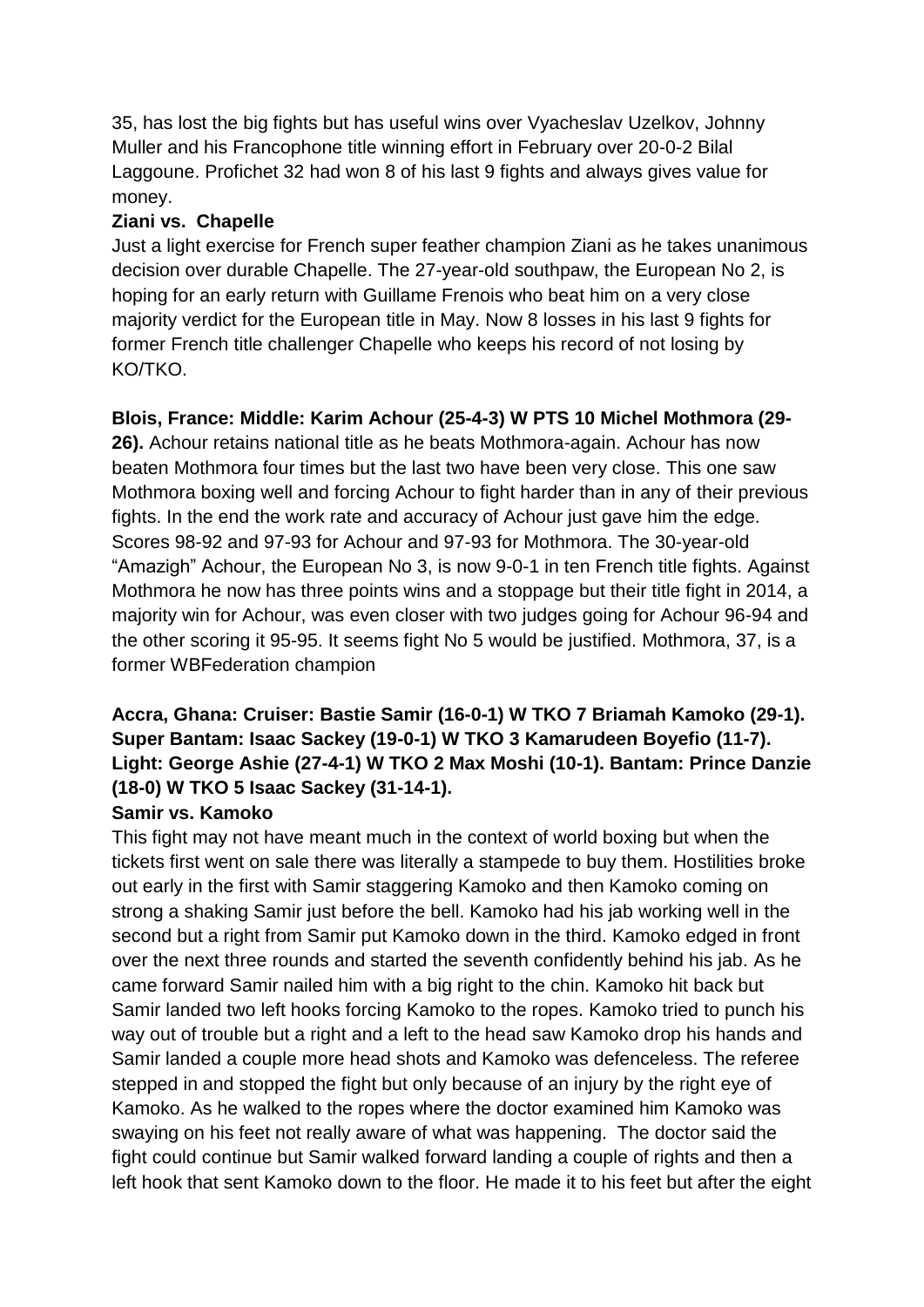count he staggered and the referee immediately waived the fight over. The 31-yearold Samir had his first 11 fights in the USA before fighting in Ghana in 2013. He was then inactive in 2014 and 2015 and had his only fight in 2016 in September so this was his first fight for 13 months. This win gives him 15 victories by KO/TKO. Kamoko, 37, has been a very controversial figure. At one time he was No 1 with the WBO but unresolved eye problems meant he never fought outside Ghana and this was his first fight since December 2015. He wants a return but that's in Samir's hands.

## **Sackey vs. Boyefio**

Sackey wins the the Ghanaian title with stoppage of Boyefio. Sackey has won 17 of his fights by KO/TKO but the opposition has been of a low standard with only three opponents having a positive record and nine either not previously having had a pro fight or won only one fight. He may be a very good fighter but with opposition like this it is impossible to assess him. Boyefio had won his last four fights but his victims had total records of 9-44!

## **Ashie vs. Moshi**

Former undefeated Commonwealth champion "Red Tiger" Ashie had no trouble stopping Tanzanian novice Moshi. Ashie was having his first fight for 15 months. He hardly counts as active having had one fight in 2013, one in 2014, none in 2015 and one in 2016. He now has 20 wins by KO/TKO but southpaw Moshi had only fought four and six rounds fights and was out of his depth.

#### **Danzie vs. Quaye**

Dzanie wins the vacant WBO Africa bantamweight belt by stopping Sackey in five rounds. The 32-year-old "Octopus" represented Ghana at the Olympics way back in 2008. He has 16 wins by KO/TKO including nine in a row but again the opposition has been sub-standard until this victory over the experienced former Commonwealth title challenger Quaye. Now five losses by KO/TKO for the 37-year-old Quaye.

# **Pordenone, Italy: Fly: Cristofer Rosales (25-3) W TKO 7 Mohammed Obbadi (13-1). Light Heavy: Nicola Pietro Ciriani (15-1-1) W TEC DEC 7 Stefano Abatangelo (20-6-1). Light: Pasquale Di Silvio (21-9-2) W PTS 10 Francesco Invernizio (9-6-1). Light: Domenico Valentino (3-0) W PTS 6 Francesco Acatullo (9-8-1).**

## **Rosales vs. Obbadi**

Obbadi comes up short in ambitious attempt to crash the world ratings. The young Moroccan-born former EU champion was always going to be up against it facing a puncher such as Rosales. The first two rounds were close with Obbadi showing fine skills, quick movement and Rosales tracking the home fighter. Obbadi was an elusive target but Rosales was finding the range by the end of the second round. Rosales was closing the distance in the third landing left hooks to the body and shook Obbadi with a right to the head. Obbadi was still flitting around the ring at high speed but the difference in power was noticeable. and physically it was man against boy and ominously Rosales landed a series of punches just before the bell. In the fourth Obbadi was boxing with skill but Rosales was walking him down and landing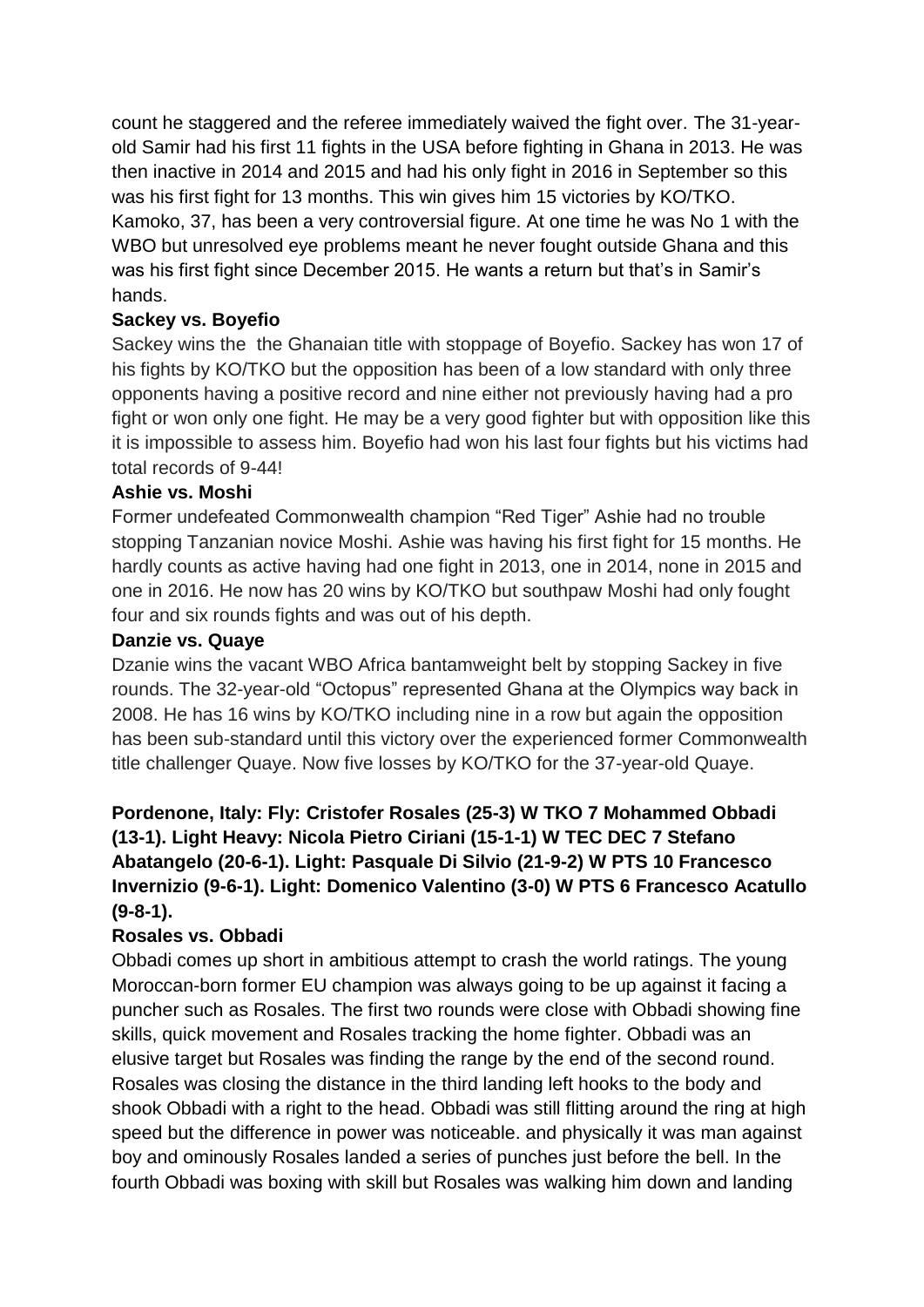hard head shots from both hands. After four rounds the Nicaraguan was up by 4, 3 and 2 points on the cards. Rosales continued the relentless pressure in the fifth and sixth. Obbadi started the seventh brightly but bit by bit Rosales broke him down and some hooks and uppercuts at the end of the round convinced the Italian's corner it was a lost cause and Obbadi retired. Rosales, 23, wins the vacant WBC International title and gets win No 16 by KO/TKO. He has lost only one of his last fifteen fights and that loss was in May when he had Andrew Selby on the floor in the first but the brilliant Welsh fighter outclassed him. Obbadi, 24, relinquished the EU title to go after the WBC International title but the gamble did not work. He is a very quick, very clever boxer but was overpowered here.

#### **Ciriani vs. Abatangelo**

Ciriani wins the vacant Italian title with technical decision over Abatangelo. Their two styles did not mix well and the fight was marred by too much clinching. Ciriani used his jab well and he was busier than Abatangelo who was looking to load up on every punch. After all of the clinching in the seventh a not unexpected clash of heads occurred which saw Ciriani suffer a cut on his left eyebrow. The cut was too bad for Ciriani to continue so the cards decided the outcome. Score 78-75, 78-75 and 77-76 all for Ciriani. Ciriani, a former Italian cruiser champion suffered his only defeat when being beaten by Mirco Riccci for this same vacant title in 2014 and he was 5-0-1 in his last 6 fights. Former champion Abatangelo has lost tough fights to Juergen Braehmer and Erik Skoglund and will be hoping to get another shot at Ciriani.

#### **Di Silvio vs. Invernizio**

No real problems for former national champion Di Silvio as he regains his title with wide unanimous decision over less experienced Invernizio. Scores 100-89, 98-92 and 98-91 for Di Silvio. The 38-year-old from Rome has almost made a career out fights for the Italian light title and after this win is 4-5-1 in national title fights. Invernizio a very sub-standard challenger who was going past six rounds for the first time and is now 2-4 in his last six fights.

#### **Valentino vs. Acatullo**

Valentino wins every round but is forced to work hard against the aggressive if limited Acatullo. The former Olympian show cased his skills but his power was not impressive which allowed Acatullo to keep rolling forward trying to turn the fight into a brawl. Valentino a clear winner. The 33-year-old Valentino sat right up there alongside Roberto Cammarelle and Clemente Russo as the stars in the Italian amateur team. He was World Amateur Champion in 2009 but lost to Vasyl Lomachenko in the semi-finals in 2011. He competed at the 2004, 2008 and 2012 Olympics and won numerous tournaments but has left it late to turn pro. Acatullo has lost in shots at both the national super light and light titles.

**Windhoek, Namibia: Middle: Walter Kautondokwa (16-0) W KO 3 Meshack Mwankemwa (17-4-2). Welter: Mikka Shonena (11-0) W PTS 12 Juma Waiswa (10-1-1). Welter: Emmanuel Mungandjela (10-3-1) W TEC DEC 5 Ebenestis Kaangundue (6-2). Feather: Kennedy Imalwa (1-0) W DISQ 7 Onesmus Nekundi (8-4-2).**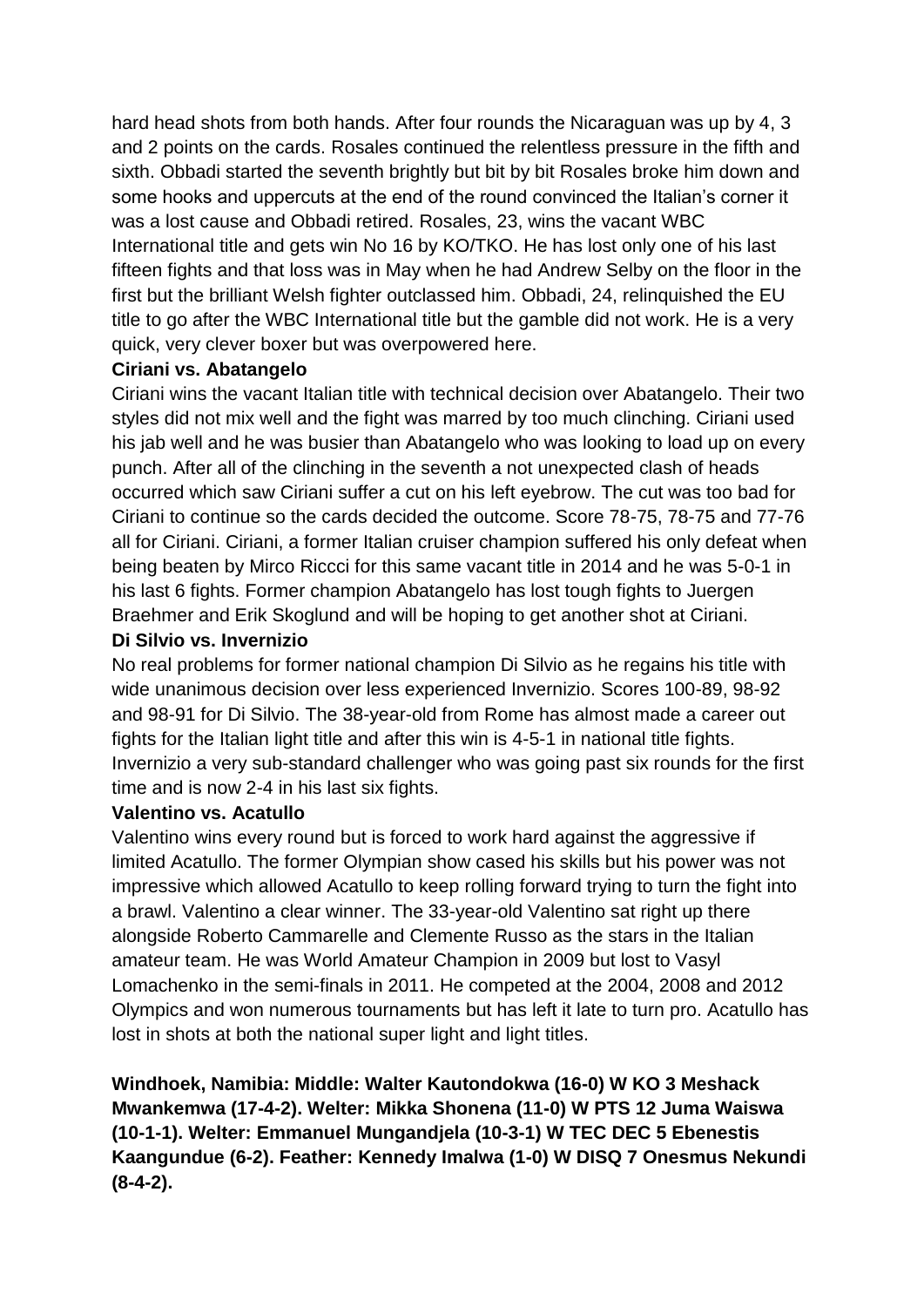#### **Kautondokwa vs. Mwankemwa**

Kautondokwa continues his run of wins by KO/TKO as he destroys Mwankemwa. The Namibian was landing vicious body punches from the start which slowed Mwankemwa. The visitor only just survived the first two rounds but in the third a left hook sent him backwards into the ropes and down and he was counted out. After winning his first pro fight on points the 32-year-old Kautondokwa has now won 15 on the bounce by KO/TKO and he showed his power is real in beating Ghanaian Obodai in seven rounds. He retains his WBO African title and is No 7 with the WBO. Tanzanian champion Mwankemwa had won 8 of his last 9 fights. This is his second loss by KO/TKO.

## **Shonena vs. Waiswa**

Shonena wins the vacant WBO African title with wide unanimous decision over Ugandan Waiswa. It was the local man's fight all the way. He powered home stiff jabs and hurtful left hooks in round after round but could not shift or shake Waiswa who lost every round but never stopped coming forward. Scores 120-107 for Shonena from all three judges. The 29-yerar-old Namibian was moving up past six rounds for the first time so good experience for him. Waiswa was also going twelve for the first time and he showed he can take punishment and stay in a fight.

#### **Mungandjela vs. Kaangundue**

Mungandjela wins the Namibian title with technical decision over Kaangundue. Mungandjela was trying to force the fight but Kaangundue was doing more spoiling than scoring. A clash of heads in the fifth opened a cut above the left eye of Kaangundue so it went to the cards. Scores 49-45 and 48-46 for Mungandjela and 47-47. Now seven wins in a row for the 29-year-old "Lion". Kaangundue had won his last three fights.

#### **Imalwa vs. Nekundi**

Imalwa wins the national feather title in his first pro fight as Nekundi is disqualified. Nekundi looked to be on his way to victory as he had built a useful lead after six rounds. In the seventh their heads banged together and Imalwa was cut over his left eye. The doctor examined the cut and decided it was too severe for Imalwa to continue so the fight was stopped. It was ruled that the cut was caused by a deliberate butt so Nekundi was disqualified. Nekundi was 7-1-2 in his last 10 fights but no information in Imalwa.

## **Wieliczka, Poland: light Heavy: Dariusz Sek (27-3-3) W TKO 3 Francis Cheka (33-12-2). Light: Marek Jedrzejewski (12-0) W TKO 6 Giorgi Abuladze (10-3-1). Heavy: Michal Cieslak (15-0) W PTS 8 Ivica Bacurin (28-13-1). Sek vs. Cheka**

Sek stops Check but some controversy over the ending. Cheka started out aggressively but was rocked early by a left to the chin and had to hold and duck and dive to last to the bell. Cheka continued to try to advance in the second but was caught repeatedly by strong jabs from Sek and again resorted to clinching. In the third the Tanzanian ducked low and clutched Sek. Sek then landed two blatant punches to the back of Cheka's head. Cheka backed off complaining about the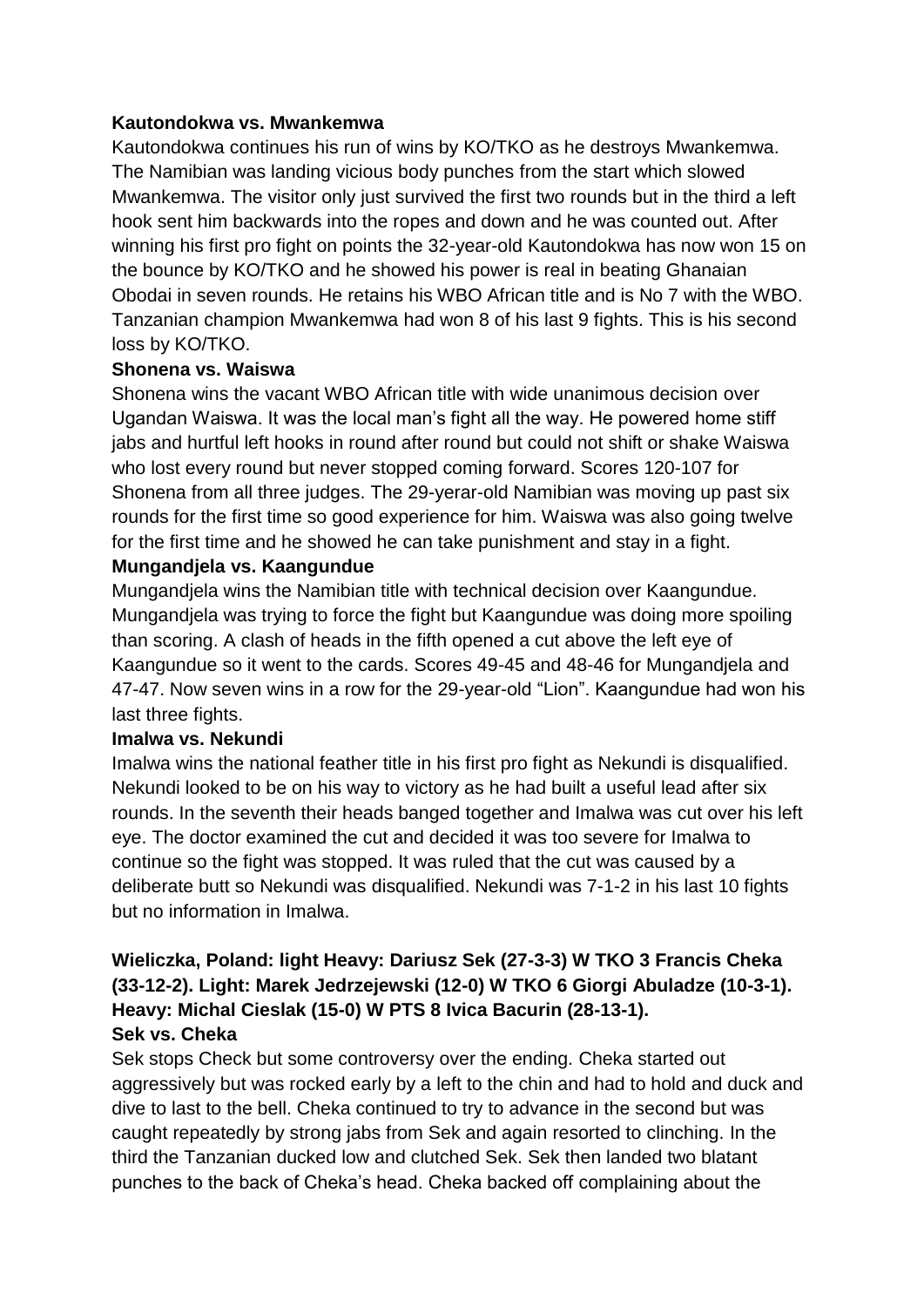punches then leant over the ropes clutching the back of his head. He did not answer when the referee tried to get him to continue so the fight was stopped. Sek was going to win this one inside the distance anyway but those last two punches were fouls. A win but an unsatisfactory one for 31-year-old southpaw Sek. He was undefeated in his first 20 fights but has never lived up to that early promise and was 0-1-2 in his last 3 fights. Cheka, 35, a former WBFederation champion drops to seven losses by KO/TKO but got no justice here.

#### **Jedrzejewski vs. Abuladze**

Jedrzejewski has his first fight on his home turf and easily halts the outclassed Abuladze. Jedrzejewski towered over the little Georgian and had him under pressure immediately. A right late in the first saw Abuladze dip forward and touch the floor with both gloves and he was given an eight count. Jedrzejewski continued to hunt the Georgian in the second and a left hook to the body put Abuladze down in the third. Ridiculously the referee counted to eight then stopped and indicated for Abuladze to get up which he reluctantly did. He should have been counted out. Jedrzejewski continued to hunt Abuladze in the fourth and had the Georgian trapped in a corner in the fifth and Abuladze dropped to his rump. Again the referee counted to eight and then told Abuladze "come on get up" which he did. A series of punches in the sixth dropped Abuladze again and again the referee counted to eight then lifted the Georgian's head and asked him if he wanted to continue and then waived the fight off. Now 11 wins by KO/TKO for Pole Jedrzejewski, 28 who until this one has done his fighting in Germany. Poor Abuladze is just 20 has only the most basic of techniques and is much too small for this division. It is now three fights outside Georgia and three losses by KO/TKO.

#### **Cieslak vs. Bacurin**

Cieslak moves up to heavyweight and is given eight rounds of work by a willing Bacurin. Cieslak dominated the fight with his quicker hands and a strong jab. Bacurin fought mainly on the back foot but was always looking to counter and was competitive all the way. Cieslak shook Bacurin with a right in the second. A series of rights to the head dropped Bacurin to his knees in the fourth but he fought back to the bell and then had a good fifth landing some heavy punches of his own. The seventh was a great round as they just stood and traded punch after punch. Cieslak rocked Bacurin with a left hook but Bacurin scored with some heavy rights and they exchanged shots again in a rousing finish to the fight. Scores 80-72, 79-72 and 78- 74 all for Cieslak The 6'3" (190cm) Pole had a run of seven wins in a row by KO/TKO including a victory over two-time WBC cruiser title challenger Francisco Palacios but a clash of heads in his last fight in December resulted in a No Decision which broke the streak. Croatian Bacurin, 35, was 3-3 in his previous six fight but the losses were against Dillian Whyte, Tom Schwarz and Carlos Takam.

# **Tokyo, Japan: Light: Shuichiro Yoshino (6-0) W TKO 7 Spicy Matsushita (17-**

**10-1).** Yoshino wins the vacant Japanese title with stoppage of Matsushita. Yoshino built an early lead with quicker and more accurate punching and was up after four rounds on all cards at 48-47 twice and 49-46. Matsushita put in a big effort in the fifth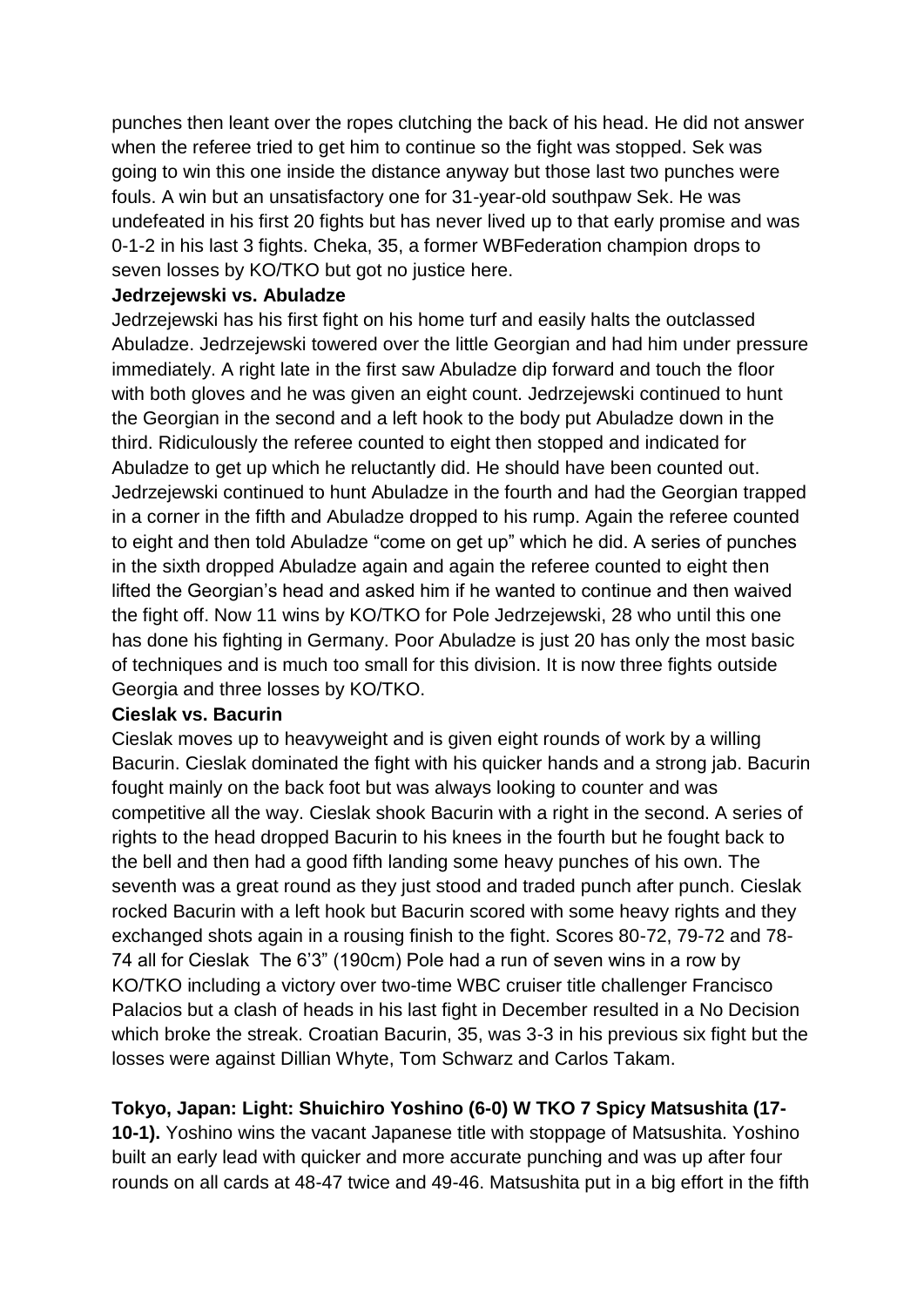and sixth but to no avail and Yoshino floored him twice in the seventh to force the stoppage, The 26-year-old Yoshino, a graduate of the Japanese National Agricultural University, was 104-20 as an amateur with 55 wins by KO/TKO. Matsushita, real first name Akihiro but Spicy is much more colourful, was No 2 in the Japanese ratings and this is his third loss by KO/TKO.

## **Cuernavaca, Mexico: Light: Carlos Jimenez (12-8-1) W TKO 7 Pedro Campa**

**(27-1).** This looked a cert to be another win for Campa on paper but he paid the price for underestimating Jimenez. Campa took the first round coming in behind his jab and landing hard right crosses. Jimenez was warned twice for low punches but landed some booming rights late in the round. Jimenez began finding the target with hooks and uppercuts and he outworked Campa over the second and third rounds. Campa used his jab to open Jimenez up for straight rights in the fourth but Jimenez was countering with left hooks. They both worked inside in the fifth and now Jimenez looked to be taking over the fight and rocked Campa with a big right. Campa was showing swelling around both eyes but he rallied in the sixth marching forward and trading with Jimenez and seemed to edge it with a strong finish. Campa also looked on his way to winning the seventh. He was marching forward scoring with hooks and uppercuts with Jimenez swinging wildly. With just five seconds remaining in the round they both threw a punch. Both landed but the right from Campa had little power and the one from Jimenez exploded like a grenade on Campa's chin and sent him flying back and flat on his back on the canvas. The referee immediately stopped the fight and Campa need quite some time to recover. Huge win for 25-year-old Jimenez. He was 3-6 in his last 9 fights going into this one and Campa had beaten many better fighters but Jimenez earned his reward as he had to absorb a whole range of hard punches from Campa and his durability paid off in the end. Big setback for 25-year-old Campa. He had beaten good level fighters such as Aaron Herrera, Jose Alfaro, Marvin Quintero and Juan Antonio Rodriguez now he has a reconstruction job ahead of him.

## **Malaga, Spain: Super Light: Petros Ananyan (12-0-2) W TEC DEC 6 Luca Giacon (30-, 2ND1). Super Middle: Ronny Landaeta (13-0) W PTS 12 Mirzet Bajrektarevic (18-5).**

#### **Ananyan vs. Giacon**

Ananyan gets upset win as he floors and takes technical decision over Giacon. From the start Giacon was ploughing forward trying to overwhelm the Armenian and walking into some horrific counters. He failed to learn the lesson and was floored twice when attacking and leaving himself open. Giacon still tried to take the fight to Ananyan and was still being caught with right hand counters. At one point Ananyan was unloading some heavy punches with Giacon trapped on the ropes. The referee stopped the action and made Ananyan step back to allow Giacon to get off the ropes. Very Strange. Ananyan angered the local crowd with some punches to the back of Giacon's neck but the real damage was from Giacon walking onto counters. By the sixth Giacon had a cut under his left eye and he was staggered by rights and under heavy pressure. After examining Giacon's injuries the doctor advised the fight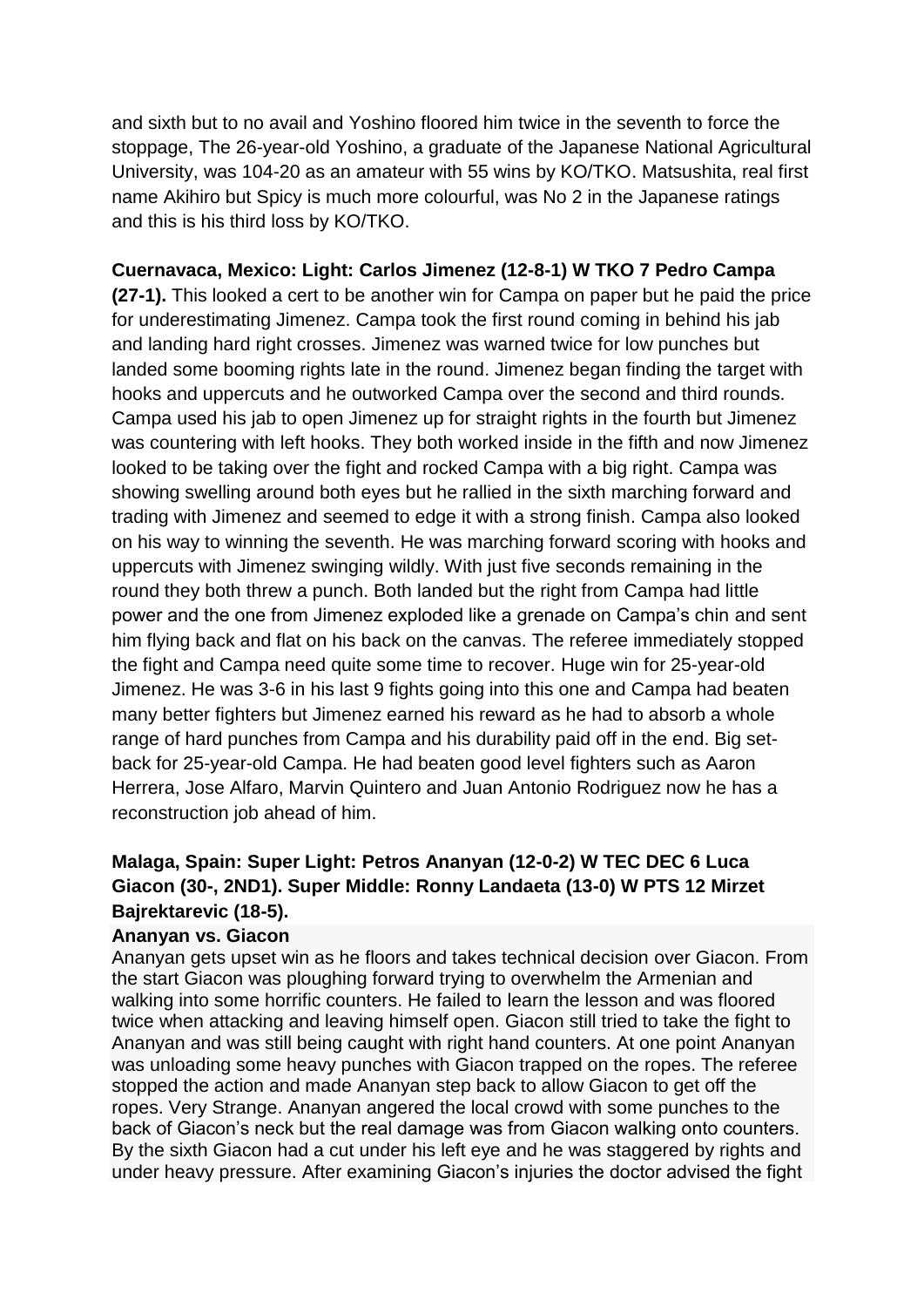be stopped and the decision was made by the cards. Scores 59-54, 58-55 and 57-56 for Ananyan. Russian-based Ananyan, 29, collects the IBF International title and makes it eight wins in a row. Giacon was defending the IBF International for the second time. His only other loss was against Emiliano Marsili for the vacant European title in 2013 and had won nine in a row since then seven by KO/TKO so this was a big shock.

## **Landaeta vs. Bajrektarevic**

Spanish-based Venezuelan Landaeta wins the vacant IBF International title with victory over Bajrektarevic. Landaeta pressed the fight from the outset and scored well with body punches. Southpaw Bajrektarevic was dangerous with the occasional right and managed to pick up a couple of rounds but other than that he was on the receiving end in the exchanges. Scores 120-107, 117-108 and 117-110 all for the 34-year-old Spanish champion. Bajrektarevic, 37, had won 7 of his last 8 fights with the loss being to Martin Murray in 2015.

**Las Vegas, NV, USA: Light: Sharif Bogere (30-1,1ND) W PTS 10 Jose Luis Rodriguez (22-10).** Bogere returns with a win after 13 months of inactivity. The Ugandan was in charge from the first but a bit off with his timing and accuracy as he shed some rust. Once he was in his stride he never allowed Rodriguez a sniff of a chance keeping him on the end of his jab and under too much pressure to really sustain any attacks of his own. Scores 100-90 for Bogere from all three judges. Bogere lost to Richar Abril for the WBA title in 2013 and is now 7-0-!ND in his last 8 fights. The Las Vegas-based "Lion" will be looking for some big fights next year. Rodriguez had won 4 of his last 5 fights.

# **October 22**

# **Tokyo, Japan: Middle: Ryota Murata (12-1) W RTD 7 Hassan N'Dam N'Jikam (36-3). Fly: Daigo Higa (14-0) W TKO 7 Thomas Masson (17-4-1). Light Fly: Ken Shiro (11-0) W PTS 12 Pedro Guevara (30-3-1).**

## **Murata vs. N'Jikam**

Murata wins the secondary WBA title as N'Jikam retires after seven round. When they fought in May Murata gave away most of the early rounds by not throwing enough punches. He did not make the same mistake this time. From the first round he was digging in hooks to the body of N'Jikam who was hiding behind a high guard and emerging to throw quick bursts of hooks and uppercuts. Murata broke through with some hard rights to the head as the first round closed. Murata was still scoring those clubbing rights in the second and going to the body with left hooks. N'Jikam was just not throwing enough or with enough power to keep Murata out. N'Jikam did a bit better in the third and fourth moving and jabbing and firing quick but light punches but Murata was still forcing the fight. He was having success with his jab and banging to the body. N'Jikam was throwing more punches but Murata was picking his punches and was much more accurate. An overhand right rocked N'Jikam in the fifth and had him holding on. The champion was looking tired and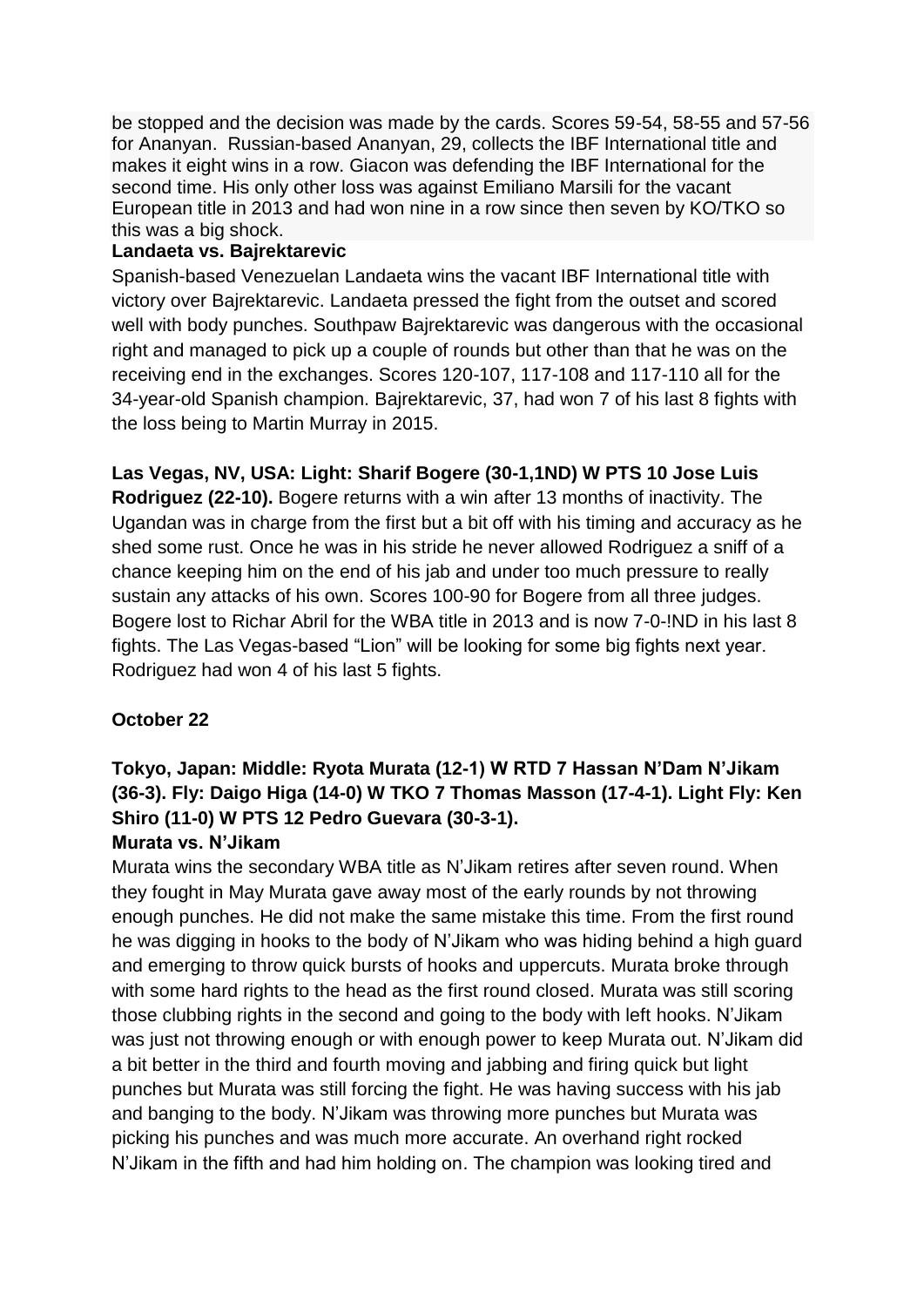there was no real power in his punches. N'Jikam moved and boxed in the sixth but late in the round a straight right from Murata sent him stumbling back and Murata landed a couple of body shots just before the bell. Murata was fully in charge in the seventh forcing N'Jikam back landing rights to the head and sent him staggering with a series of jabs. Murata continued to land those rights and all of the fight had gone out of N'Jikam and it was no surprise that he retired at the end of the round. If Murata had fought like this in the first fight it would have had a different outcome. This time he showed his power and it was too much for N'Jikam to handle. The fight was a huge event in Japan and drawing big TV ratings but whether Murata can break into the Gennady Golovkin vs. Saul Alvarez "series" remains to be seen. Both Golovkin and Alvarez would start favourite against Murata if they cannot agree to a second fight. But Murata plans to make a voluntary defence next. N'Jikam looked slower and fought at a much lower intensity than in their first fight and in the end just surrendered his title. Incidentally both fighters are former Olympians with Murata winning gold in London and N'Jikam fighting at the 2004 Olympics and then taking advantage of the AIBA change of rules to compete in Rio twelve years later.

#### **Higa vs. Masson**

Higa overwhelms Frenchman Masson and retains his WBC title with a seventh round stoppage. Although Masson had height and reach over Higa he just could not match the furious work rate if the champion. Higa piled forward in every round relentlessly pounding away at the Frenchman. He was not always getting through to the target but the sheer force of his attacks meant that Masson had very little chance to mount any attacks of his own and was unable to use his physical advantages. Higa was working the body with hooks and Masson spent much of the fourth round on the ropes. After four rounds Higa was in front 40-36 on two cards and 39-37 on the other. Higa stepped up his work rate in the fifth and sixth and floored Masson with a left hook in the seventh. Masson had a swelling by his right eye which was hampering his vision and the referee asked the doctor to examine the injury and it was ruled too bad for the fight to continue. The little 24-year-old Higa was defending his WBC title for the first time. With his nonstop attacks and seemingly limitless stamina he will be very hard to beat. Masson,27, the former undefeated European champion had won his last nine fights but his opposition had been decent but not world level.

#### **Shiro vs. Guevara**

Shiro retains the WBC title with majority decision over brave Guevara. The Mexican challenger made the better start coming out aggressively and taking the fight to Shiro. He was getting through with jabs, starlight rights and hooks to the body and despite a cut on his left eyebrow caused by a punch in the fourth round he was deservedly up on all three cards at 39-37 twice and 40-36. Shiro attacked the body over the middle round firing hooks from both hands and although Guevara fought back hard he was hampered by another cut, this one over his right eye and caused by a punch in the sixth. Shiro's body work paid dividends and he had close the pints gap. He was still behind 78-74 on one card but was in front 77-75 on another with the third having them even at 76-76. It was all up for grabs over the last four rounds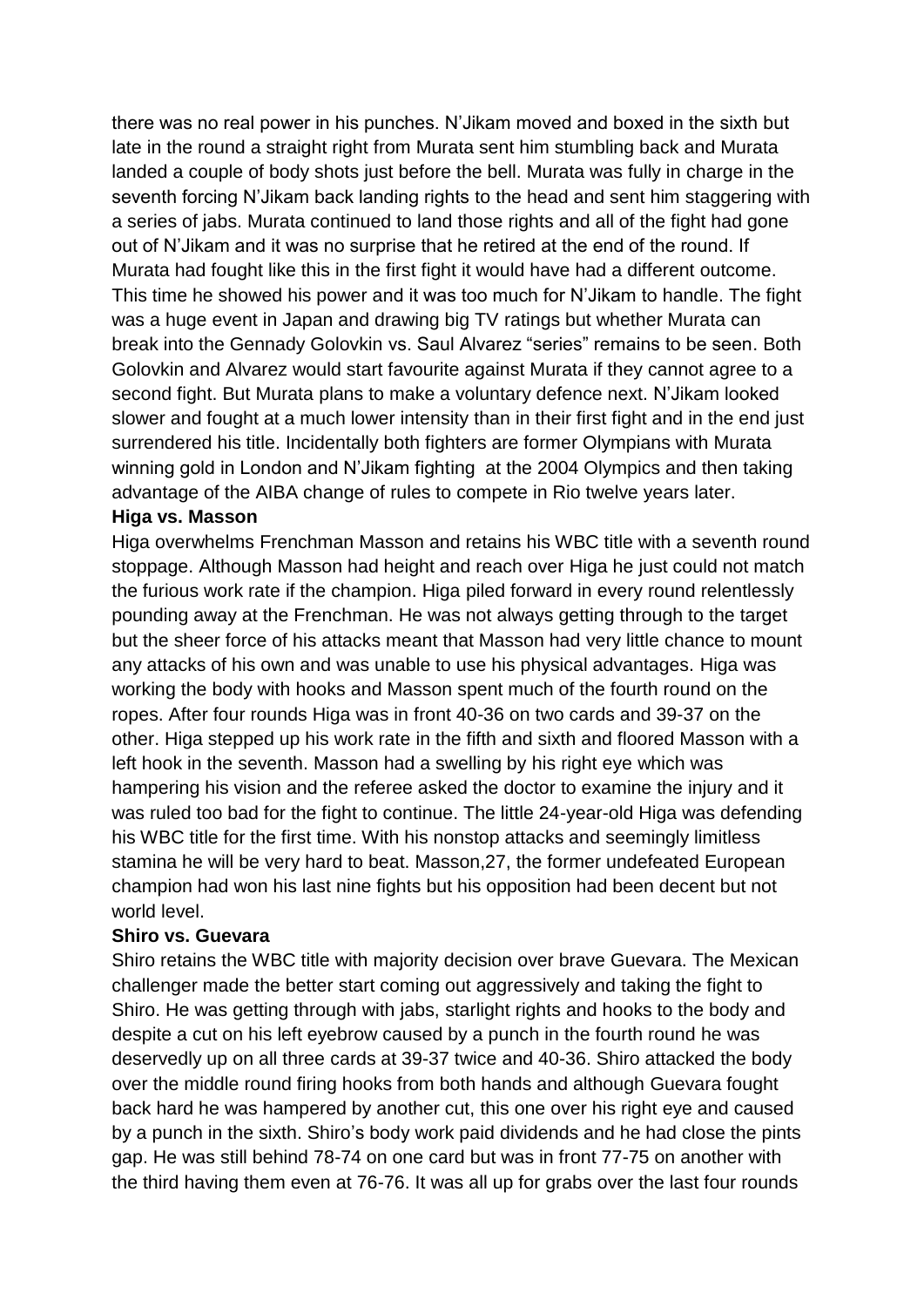and Shiro seemed to be well on top at times only for Guevara to fire back and it was close with Shiro taking the last round to just edge out the challenger. Scores 116-112 and 115-113 for Shiro and 114-114. The 25-year-old Shiro was also making his defence of the title. By beating Guevara he has met his mandatory requirements and has said he is aiming to fight Ganigan Lopez who he beat for the title on a majority decision in May. Guevara has no luck at all. In three world title fights he has lost split decisions to Jhon Riel Casimero and Yu Kimra and when you add this majority verdict he certainly need to find a rabbit's foot.

# **Pyrmont, Australia: Welter: Kris George (13-1).W TKO 6 Jack Brubaker (13-2-1). Super Middle: Sakio Bika (34-7-3) W PTS 12 Geard Ajetovic (31-17-1). Super Light: Darragh Foley (13-2) W TEC DEC 8 Ryuji Hachimitsu Ikeda (12-4-2). Super Bantam: Luke Boyd (4-0) W TKO 6 Robert Trigg (2-1-1). Super Welter: Tim Tszyu (7-0) W PTS 10 Wade Ryan (14-6).**

# **George vs. Brubaker**

George retains the Commonwealth title as Brubaker is forced out of the fight in the sixth round due to a bad cut over his left eye. Despite injuring his left hand in the fourth George was in front on two cards after five rounds. He switched to southpaw in the sixth which gave Brubaker some encouragement but a punch busted open a cut over the left eye of the challenger and he was unable to continue. George, 28, was making the first defence of the Commonwealth title and he has now won his last six fights. Brubaker's OPBF title was not on the line and he was on a run of eight wins going into this one. At 25 he will get over this setback and be ready to rebuild when the injury heals.

## **Bika vs. Ajetovic**

Former WBC champion Bika has not given up hopes of another shot at the world title. The experienced Cameroon-born fighter took the unanimous decision here despite being deducted two points for low blows. Bika, 38, was out of the ring for over two year after losing to Adonis Stevenson for the WBC light heavy title before returning with a win in July. He collects the vacant WBC International Silver title. Serbian Ajetovic had won 4 of his last 5 fights.

## **Foley vs. Ikeda**

Foley beats Japanese visitor Ikeda on a cut but was well on his way to victory. The Kent-born fighter had won every round against the game Ikeda but a clash of heads had seen Ikeda suffer a cut in the fourth round and by the eighth the cut was too bad for Ikeda to continue and Foley took the unanimous technical decision. There were three different tiles on the line in this one. Southpaw Foley made the fourth defence of his WBA Oceania title and retained the interim WBC ABC title whilst winning the vacant WBO Orient belt. He is rated No 13 by the WBA. Ikeda, 22, just a prelim fighter and was No 10 in the Japanese ratings.

## **Boyd vs. Trigg**

Former top amateur Boyd wins the vacant Australian title with stoppage of Trigg. Boyd won his first Australian amateur title back in 2006, represented Australia at the